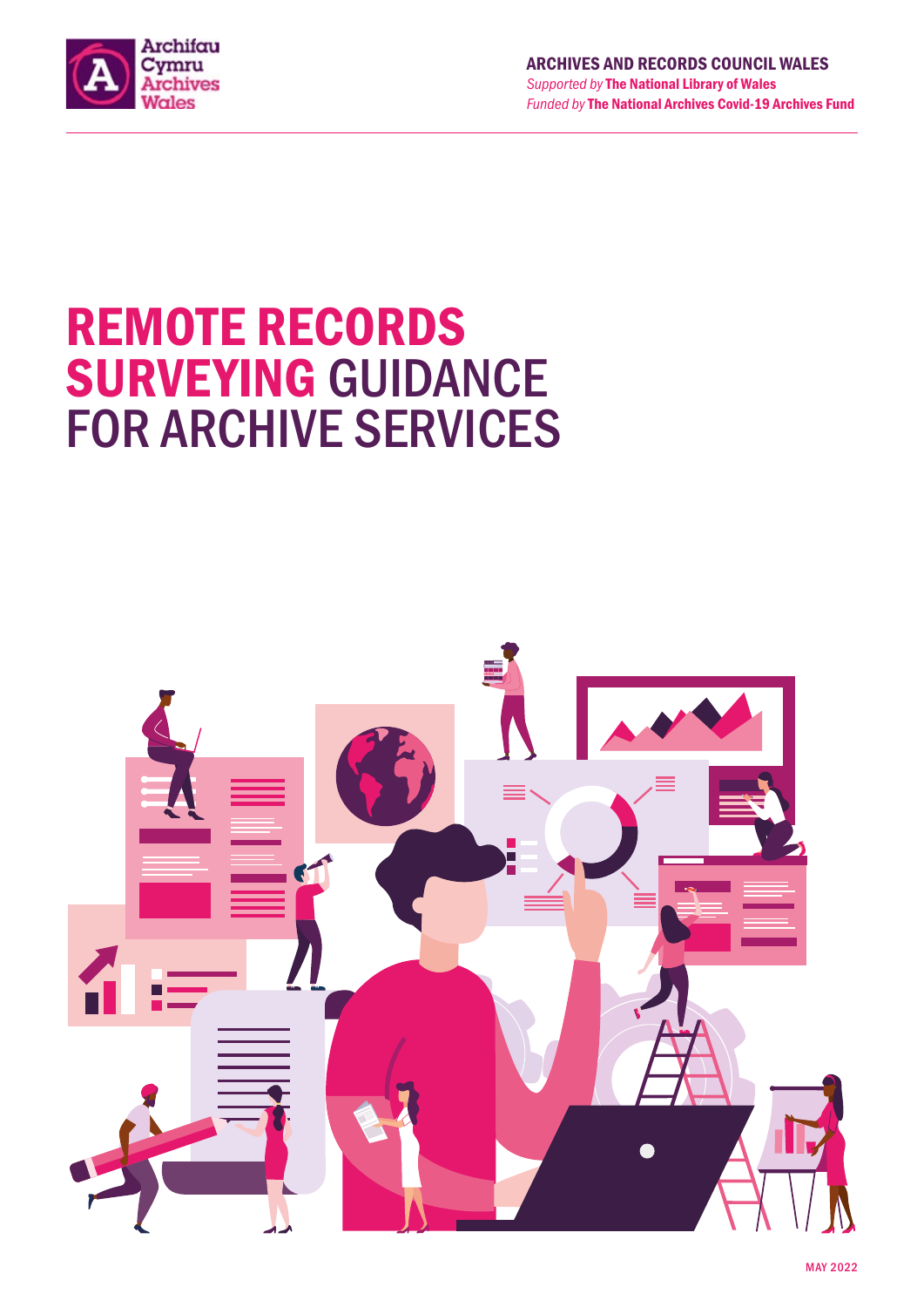# **Contents**

| <b>Introduction</b>                                                   | 3  |
|-----------------------------------------------------------------------|----|
| Part One: Researching and selecting organisations to be surveyed      |    |
| 1. Overview                                                           | 4  |
| 2. Survey selection criteria                                          |    |
| 2.1 Should you apply selection criteria?                              |    |
| 2.2 Example selection criteria                                        |    |
| <b>2.3 Ranking organisations</b>                                      |    |
| 3. Resources for researching and identifying businesses and charities | 7  |
| 3.1 The Companies House online register                               |    |
| 3.2 Companies House Free Data Product                                 |    |
| 3.3 Welsh companies datasets for use by archive services in Wales     |    |
| 3.4 Business sectors dataset                                          |    |
| 3.5 Regional dataset                                                  |    |
| 3.6 The Charity Commission Register                                   |    |
| Part Two: Carrying out a records survey remotely                      |    |
| 4. Overview                                                           | 14 |
| 4.1 Remote surveys: benefits and disadvantages                        |    |
| 4.2 Summary: when is a remote records survey appropriate?             |    |
| 5. Contacting organisations                                           | 16 |
| <b>5.1 Contact methods</b>                                            |    |
| <b>5.2 Contact details</b>                                            |    |
| 5.3 What to say                                                       |    |
| 5.4 Sample letter and email                                           |    |
| 6. Remote survey questionnaire                                        | 18 |
| 6.1 Should you use a questionnaire?                                   |    |
| <b>6.2 Questionnaire form</b>                                         |    |
| 6.3 Online survey providers                                           |    |
| 6.4 Examples of questions you can include                             |    |
| 6.5 What types of questions might it be difficult to ask remotely?    |    |
| 6.6 Providing guidance on archives and records preservation           |    |
| <b>6.7 Data protection</b>                                            |    |
| <b>Bibliography and Further Reading</b>                               | 26 |
| <b>Conducting records surveys</b>                                     |    |
| Online resources for archives and records preservation guidance       |    |
| Appendix                                                              | 29 |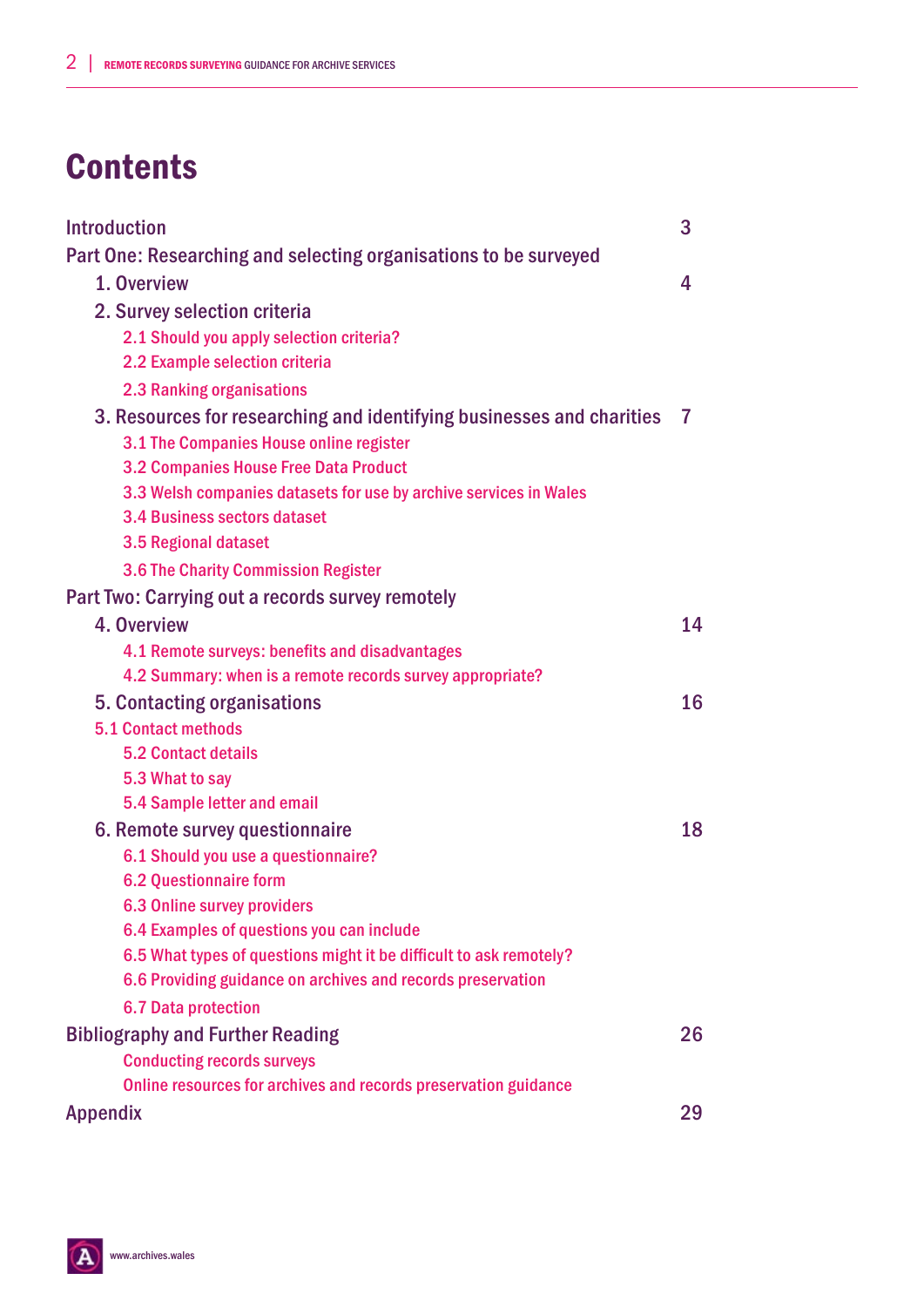## Introduction

This document provides guidance on conducting remote surveys of archives and records-keeping among private organisations such as businesses and charities. It is intended primarily for use by archive services in Wales, but may be of interest to those with a wider interest in records surveying.

Part One outlines how to develop a methodology and selection criteria to identify a range of organisations for inclusion in your survey. Guidance is provided on the use of open public data sources such as the registers of Companies House and the Charity Commission to research and identify target organisations. This part of the guidance may therefore be relevant for those planning either remote or in-person surveys. Part One also provides examples of how to identify organisations based on regional and sectoral selection criteria. It should therefore be of interest to archive services with a geographically defined collection remit, such as local authority archive services, as well as subject area specialist archives.

Part Two provides guidance on how to carry out a remote survey. Drawing on examples from the Archive and Records Council Wales (ARCW) survey of businesses and charities in Wales, it details various options for designing and implementing a remote survey, including suggestions for the types of questions that may be included in a remote survey questionnaire form.

The guidance in this document has been developed as part of the Records at Risk Project carried out by the Archives and Records Council Wales. The project is supported by the National Library of Wales and funded through The National Archives Covid-19 Archives Fund.

## Gemma Evans

Records at Risk Project Officer Archives and Records Council Wales March 2022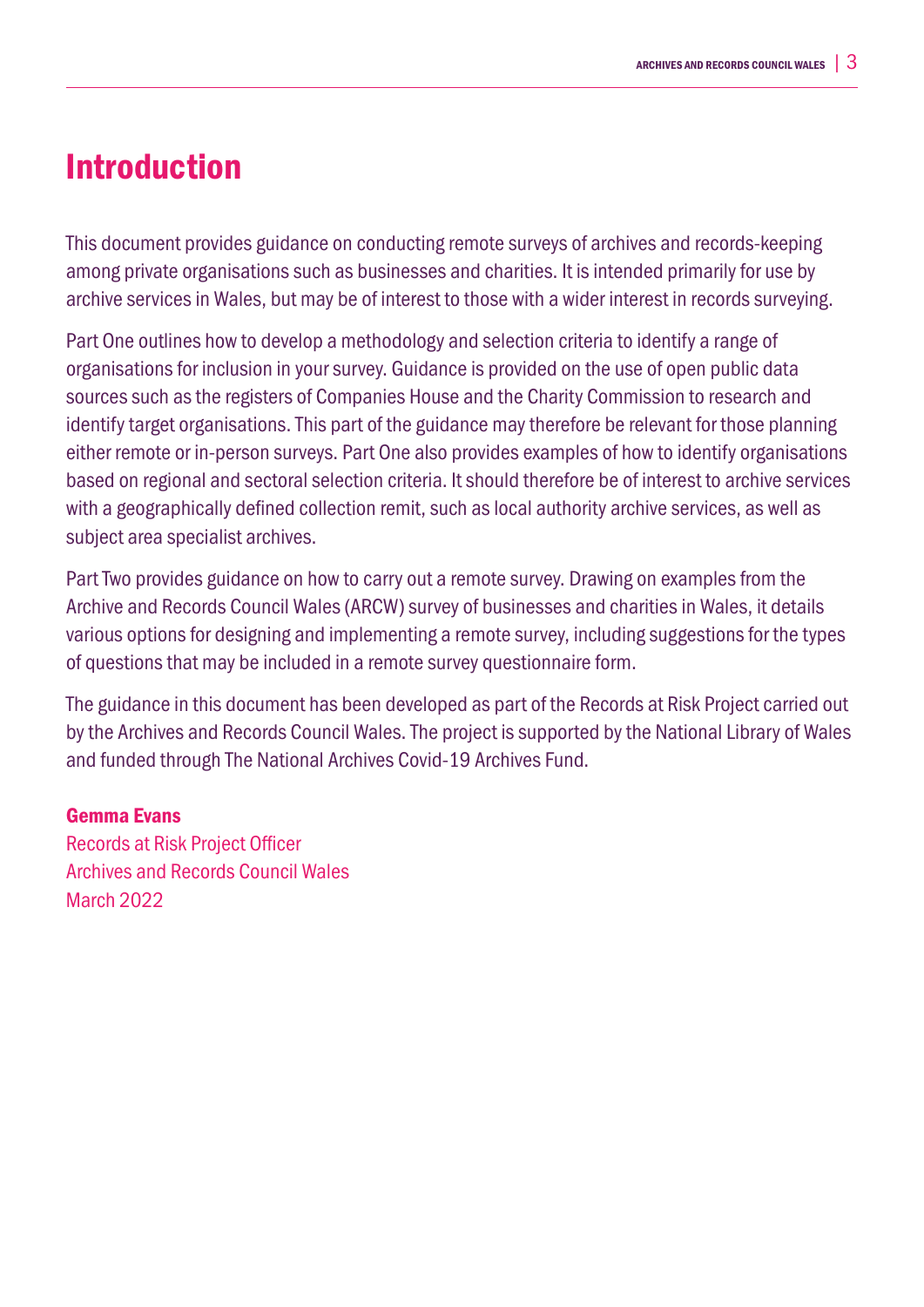# Part One Researching and selecting organisations to be surveyed

1. OVERVIEW The first element of this guidance, in Section 2, discusses the types of selection criteria you can apply to ensure that the range of survey organisations you include reflects your organisational priorities. Section 3 outlines how you can use data made available by Companies House and the Charity Commission for England and Wales ("the Charity Commission") to identify organisations for inclusion in your survey.

## 2. SURVEY SELECTION CRITERIA 2.1 Should you apply selection criteria?

One of the first elements to consider when designing your survey and considering the types of organisation to include is how, and how strictly, to apply selection criteria. This may depend on the nature of your survey. For example, if your remotely conducted surveys are a preliminary step in a project that will later involve on-site surveying, it may be helpful to be more targeted in the types of organisation you contact. If, however, you intend to carry out your survey entirely remotely, for example as a 'fact finding' exercise to discover more about the types of records that organisations hold and their preservation needs, you could consider including a much wider range of companies. Note: When 'cold calling' organisations (i.e. sending unsolicited communications to a business you have no previous relationship with), the general response rate appears to be around 10%; this figure is in line with both the survey of Welsh businesses and charities conducted on behalf of ARCW and the input we have received from other professional records surveyors. In such circumstances it may be worth ruling more organisations 'in' than 'out' as it is unlikely that you would receive too many responses for your service to respond to.

#### 2.2 Example selection criteria

The criteria that you apply to produce a list of survey organisations can also be tailored to your reasons for carrying it out, and to your service's for collection development aims. The following list provides examples of selection criteria and, where applicable, identifies which part(s) of this guidance document provide further information on them.

- Deposit status of the organisation's archives: as an initial step you may wish to rule out any organisations that have already transferred some of their historical records to an external archive service. To find out whether an organisation's records are held in another repository you can search for their name and that of any predecessor companies in TNA Discovery<sup>1</sup>, Archives Hub<sup>2</sup>, and in the online catalogues of other archives services.
- Type of organisation: your survey could focus specifically on companies, charities, members' clubs, non-governmental organisations, or other forms of association.
- Age of the organisation: while the archives of new companies can hold archival and future research value, you may choose to focus on older organisations with a more established heritage. If unknown, guidance on how to find out the age of a company or charity through the Companies House and Charities Commission registers is provided in section 3 below.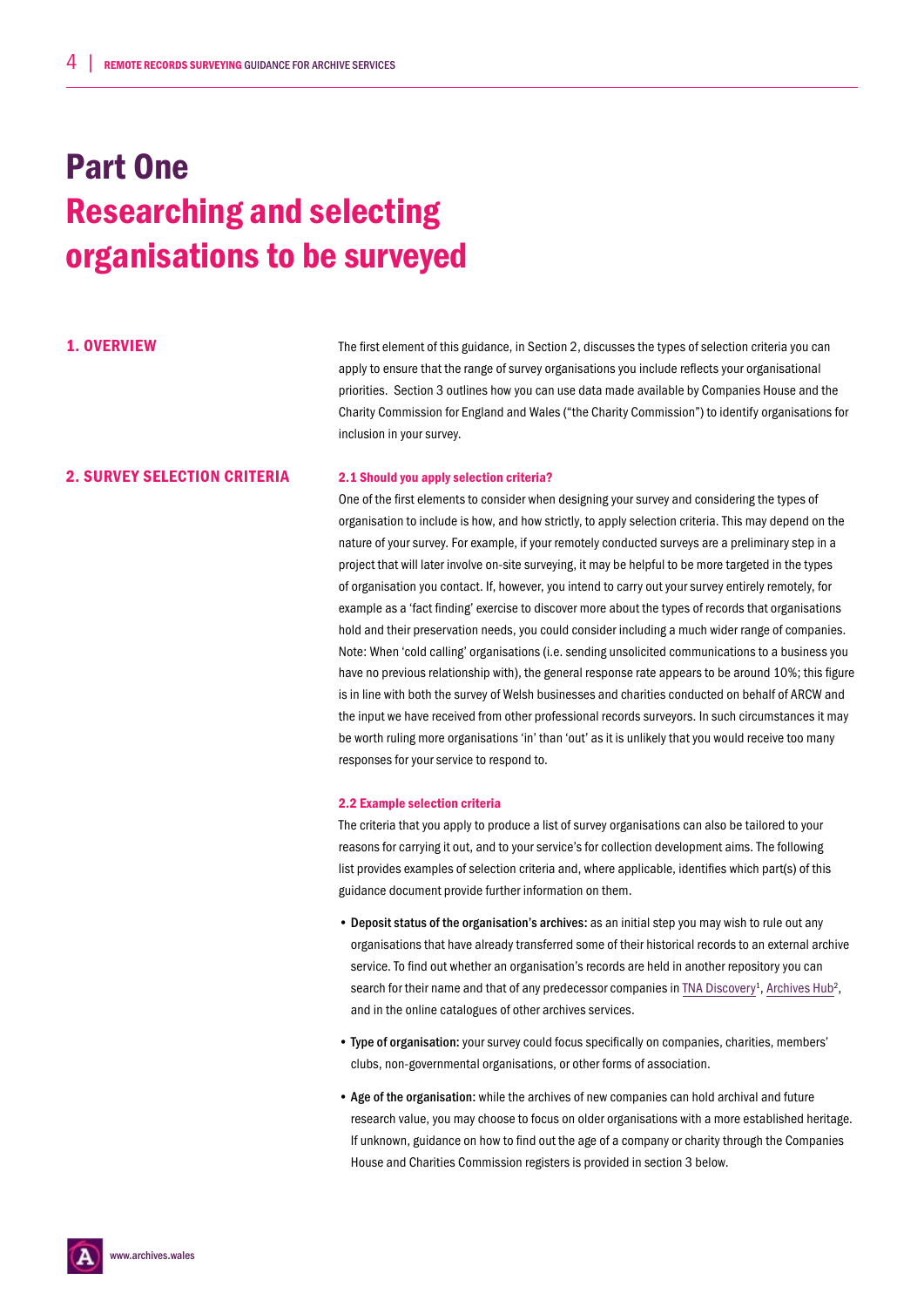- Geographic area: in the case of a local authority archive service, you could choose to focus on organisations within the area that you serve. Information on how to filter companies and charities listings by region is included in the guidance in section 3.5 below.
- Significance for a specific sector or research area: if your service forms part of a research organisation such as a university special collections, or an institution with a specialist collecting remit, the sector in which a business or charity operates may be a key indicator of the value of their records for you. Information on identifying relevant companies and charities by their business sector or charitable purposes is provided at sections 3.4 and 3.6 below.
- Size of the organisation: If you are interested in including, or excluding, organisations of a particular size, you could use the number of employees as an indicator. Alternatively, you could consider their income or annual turnover. Both of these figures should be included in the annual returns made to Companies House or the Charities Commission. Information on accessing these returns is included at sections 3.1 (companies) and 3.6 (charities) below.
- Contribution to an under-represented community in your existing collections, or an underdeveloped area of your collections policy.

If you wish to include organisations whose records could contribute to the diversity of your existing holdings it is important to consider the interaction of your selection criteria. For example, assigning greater weight to the age of organisations may reduce the diversity of those which are included in terms of the business owners, employees, or volunteers who work(ed) for them. It is also important to note that organisational listings and public sector datasets exclude information relating to the characteristics of an organisation's owners and employees such as age, sex/gender, and race/ ethnicity.<sup>3</sup> The provision of such information would breach both ethical and data protection principles. It is therefore difficult to determine, when selecting a range of organisations, those which may represent specific communities, or identities, unless this is an acknowledged and celebrated aspect of their purpose as an organisation as may be evidenced from their own public communications. In relation to charities, for example, you may be able to identify organisations of interest from the charitable purposes and classes of beneficiaries listed in their entry in the Charity Commission register, or on their website. Ideally, when considering this, your service should also consider making contact with community organisations and representative groups that may be able to help you identify companies, charities, and associations whose historical records are considered to be of significant value to the communities themselves.

1 The National Archives (2022) Discovery: Explore the Catalogue. Available at: https://discovery.nationalarchives.gov.uk/

2 Jisc (2022) Archives Hub. Available at: https://archiveshub.jisc.ac.uk/

3 The Department for Business, Energy and Industrial Strategy (BEIS) provides a longitudinal survey of small businesses (SME Employers) which identifies the proportion of 'women-led businesses' and 'minority ethnic group-led businesses' across the UK, but this is provided at a percentage level only and does not include details of individual businesses. See: BEIS, Longitudinal Small Business Survey: SME Employers (businesses with 1-249 employees) UK, 2019:

https://assets.publishing.service.gov.uk/government/ uploads/system/uploads/attachment\_data/ file/889656/LSBS\_201 9\_employers.pdf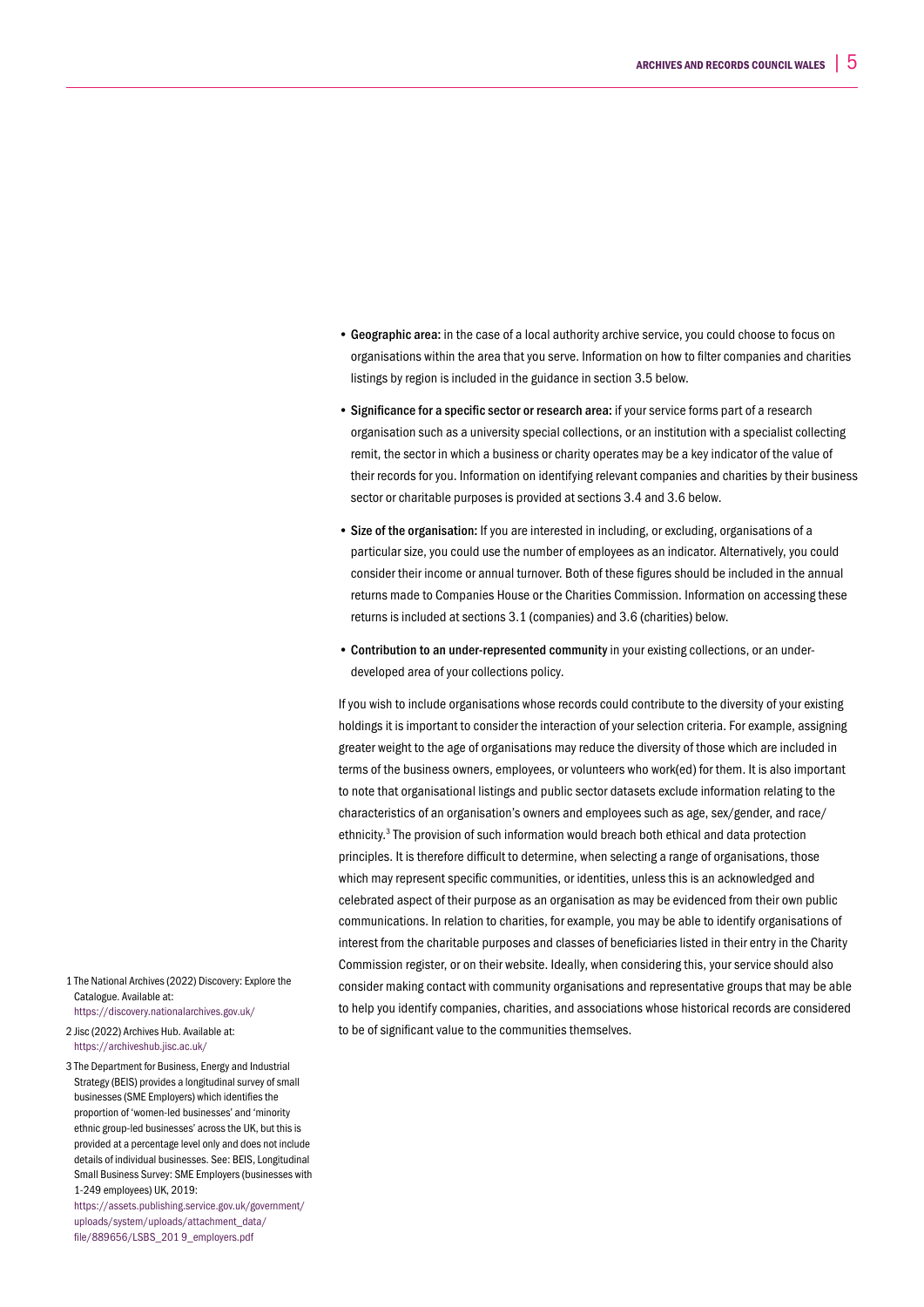#### 2.3 Ranking organisations

There are many ways to apply selection criteria. You could simply include organisations which meet all, or most, of the criteria identified. Alternatively, you could apply weighted ranking criteria by assigning a value to each. For example, if you were interested in surveying older companies regardless of their size, you could: .

- 1. assign 'age' the value of 5, and 'size' a value of 1;
- 2. rank the organisations to produce their ranking for each criterion, with the highest number assigned to the best match or matches;
- 3. multiply the rank number by the weighting you have assigned to each criterion; and
- 4. add up the scores for each candidate organisation to produce a priority-ordered list which reflects your surveying aims.

Example Scenario: Your archive service aims to carry out a survey of archives and records-keeping among banks in the Mid Wales region. Your main priority is companies that carry out banking or banking-related activities. The geographic area is slightly less of a priority, but the companies should be based in or around Mid Wales. Although you prefer that the companies are older, this is your lowest priority for selection. You could rank the following (fictitious) companies according to your survey priorities using a spreadsheet such as MS Excel:

| <b>Company name</b><br>and number | Region<br>(principal area) | Age<br><i>(incorporation)</i><br>date) | <b>Business classification</b><br>(ONS SIC code) | <b>Selection</b><br>criteria rankings | Criteria<br>weighting | Weight<br>adjusted<br>score | <b>Total</b><br>score | <b>Priority</b> |
|-----------------------------------|----------------------------|----------------------------------------|--------------------------------------------------|---------------------------------------|-----------------------|-----------------------------|-----------------------|-----------------|
| ABC plc<br>#######                | Ceredigion                 | 02.04.1924                             | 64191<br><b>Banks</b>                            | Sector $-5$<br>Age $-3$<br>Area $-5$  | 3<br>2                | 15<br>3<br>10               | 28                    | 1               |
| XYZ Itd<br>#######                | Powys                      | 02.03.1901                             | 64205<br>Activities of financial<br>services     | Sector $-3$<br>Age $-5$<br>Area $-5$  | 3<br>2                | 9<br>5<br>10                | 24                    | 3               |
| 123 Itd<br>#######                | Denbighshire               | 03.02.1911                             | 64191<br><b>Banks</b>                            | Sector - 5<br>Age $-4$<br>Area $-3$   | 3<br>2                | 15<br>4<br>6                | 25                    | $\overline{2}$  |
| 456 Itd<br>#######                | Flintshire                 | 01.01.1975                             | 64910<br><b>Financial leasing</b>                | Sector $-3$<br>$Age - 2$<br>Area $-3$ | 3<br>2                | 9<br>2<br>6                 | 17                    | $\overline{4}$  |
| 1A2B3C plc<br>#######             | Newport                    | 01.03.1974                             | 68310<br>Real estate agencies                    | Sector $-1$<br>Age $-1$<br>Area - 1   | 3<br>2                | 3<br>$\overline{2}$         | 6                     | 5               |

#### Results:

Company ABC plc, a 98-year-old bank based in Ceredigion would be your highest survey priority.

Company 456 ltd, a 47-year-old financial leasing agency based in Flintshire, would be a lower priority

Company 1A2B3C plc, a property agency from Newport, would be the lowest priority and would likely be discounted due to its failure to match the sectoral and regional requirements for the survey.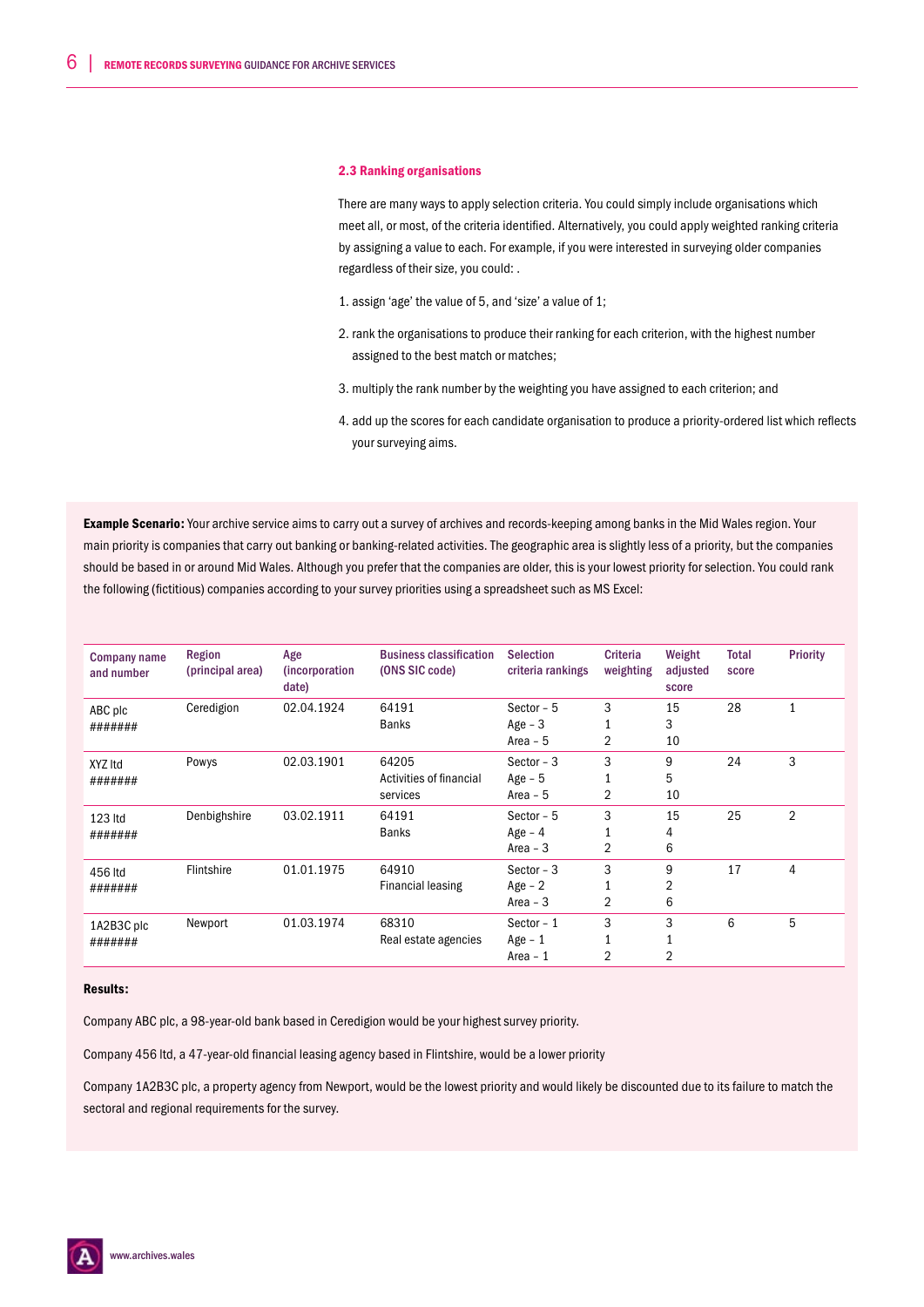### 3. RESOURCES FOR RESEARCHING AND IDENTIFYING BUSINESSES AND CHARITIES

#### 3.1 The Companies House online register

Companies House is the body that registers the incorporation of companies and to which they must submit annual returns and accounts. The Companies House register is a good source for information about incorporated companies, including many charitable organisations which are also registered as companies.<sup>4</sup> Some types of companies such as sole traders, however, do not register with Companies House.

Try entering a keyword into the register search box linked above and click on a company's name to see if you can locate the following details, which may be particularly helpful if you are conducting background research, under the 'Overview' tab:

- Previous company names: this is particularly important to note when searching in TNA Discovery and other online catalogues to check if they have already deposited any archives with an external archives service;
- Incorporated on: this provides a general indication of the age of the company, though note that older companies in particular may have existed for several years prior to their incorporation;
- Nature of business (SIC): as indicated by the Office for National Statistics (ONS) Standard Industrial Classification Code(s) (SIC Code);
- Registered office address: this may be useful in the event that you wish to include the company in your survey.

The register does not include immediately accessible details about a company's income (annual turnover). To find this out, you need to find their annual returns which are accessible in the company's entry in the register under 'Filing history' tab. Look for the latest submitted version of a document with a name such as the following:

- Total exemption full accounts (for small companies exempt from audit under the Companies Act)5
- Micro company accounts (generally for a company with no more than 10 employees)
- Abridged accounts (e.g. for a company with no more than 50 employees)
- Accounts
- Group of companies accounts

Even the type of returns filed may be therefore provide an indication of the company's relative "size" in terms of its income and employees.

### 3.2 Companies House Free Data Product

Searching through the Companies House register for individual company details, however, may be time consuming. It may be easier to use the Companies House Data Product which is a point-in-time snapshot of basic company data covering all live companies registered in the UK.<sup>6</sup> The data product is updated monthly and is available for download as a CSV file.<sup>7</sup>

The data fields included in the data product spreadsheets correspond largely with the basic information in the Companies House registry.<sup>8</sup> Two of these fields may be particularly useful when searching and filtering for companies that match your survey selection criteria:

- registered address fields: the post town, post code and county fields may be helpful for specifying companies from a specific region; the 'county' field corresponds to the historic county or current principal area (generally depending on the incorporation date of the company)<sup>9</sup>
- SIC Code fields: as described above, provide the ONS Standard Industrial Classification Code for the company at class or sub-class level. There is a maximum of four codes listed per company.

4 Companies House (2022) Search the Register. Available at: https://find-and-update.company-information. service.gov.uk/

5 For more information about what size of company is required to file which type of accounts, see: Companies House (2017) Accounts filing options for small companies. 5 December. Available at: https://www.gov.uk/government/news/ accounts-filing-options-for-small-companies

- 6 Companies House (2022) Free Company Data Product. Available at: http://download.companieshouse.gov.uk/ en\_output.html
- 7 You can view the Companies House Data Product as one large file, or six smaller files organised alphabetically by company name. It may be preferable to download the six smaller CSV files as the single file is large and slower to download. Companies House recommends the use of MS Excel 2007 or later.
- 8 The full list of data fields included in the data product is available at Companies House: https://resources.companieshouse.gov.uk/ toolsToHelp/pdf/freeDataProductDataset.pdf

9 Field headings: 'RegAddress.PostTown (column G); 'RegAddress.County' (Column H); 'RegAddress.PostCode' (Column J).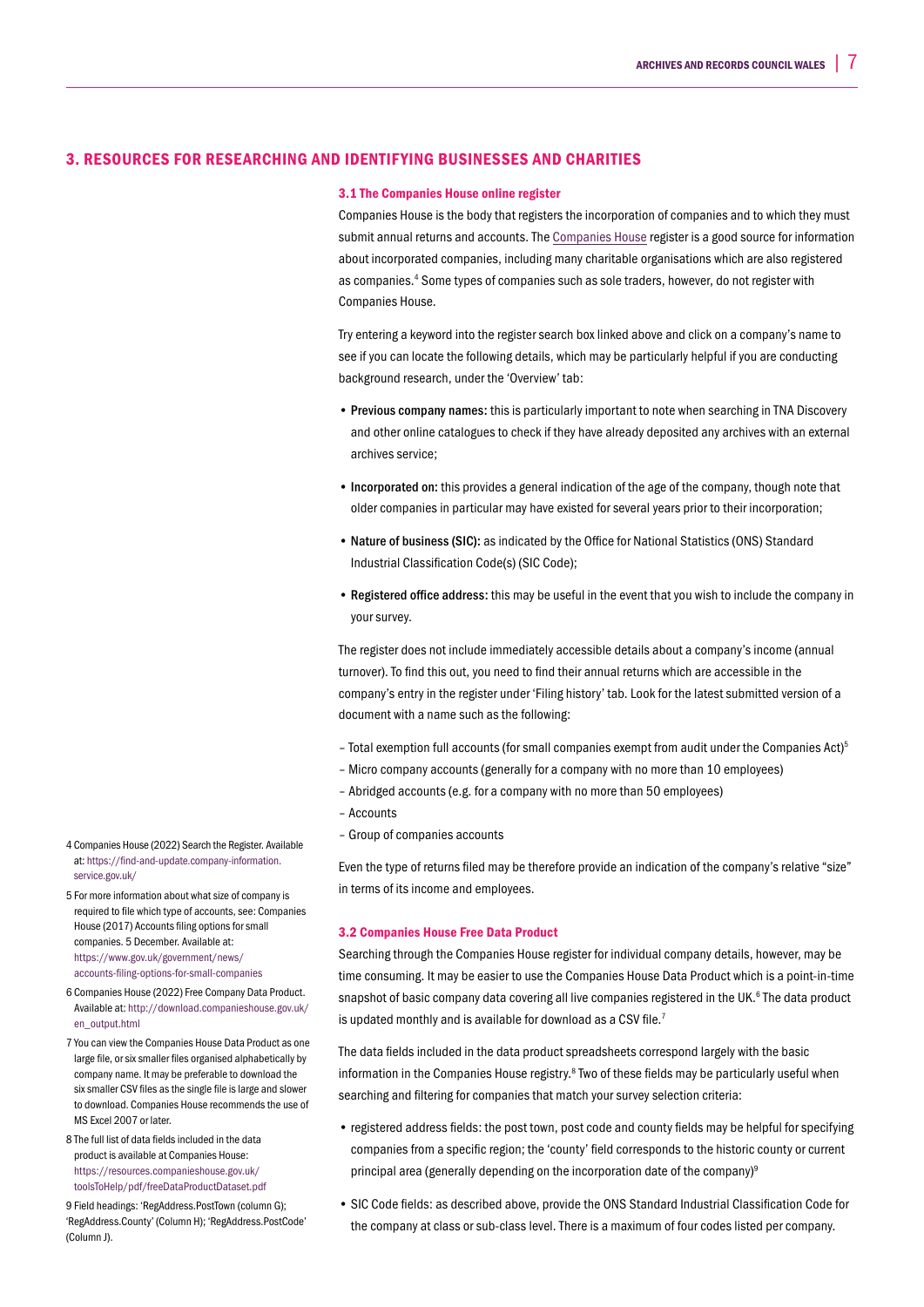The information on the previous page may be useful if you are seeking to apply geographic or sectoral selection criteria to your list of organisations to be surveyed. To further assist with this, a spreadsheet of Welsh companies organised by principal area and by sector has been created as part of the Records at Risk project for use by archive services (see sections 3.3-3.5 below).

#### 3.3 Welsh companies datasets for use by archive services in Wales

The Companies House Data Product does not include any fields which enable a single filter function to be performed to identify all companies in Wales, or within a given region. This is because companies register their addresses in different ways: only some include 'Wales' in the 'country' field; others may omit the 'county'. Many companies also register a regional address corresponding to the historic counties of Wales, though the majority appear to be listed under the current principal area. As it therefore difficult and time consuming to populate a national or regional list of companies because multiple filters must be applied, two datasets of Welsh companies have been created as part of the Records at Risk project to assist archive services with future research. The first dataset lists companies by principal area, and the second by sector (SIC Code). The datasets are available to download in Excel spreadsheet format from the ARCW Basecamp

website. This website is not publicly accessible and is available for use by archive services in Wales only.

Note: The spreadsheets are compiled from data made available in the November 2021 Companies House data product release. While the companies listed are therefore not fully up to date, those which are excluded should comprise only those which have been most recently incorporated (i.e. post-November 2021).

#### 3.4 Business sectors dataset

The spreadsheet titled 'Welsh companies dataset (business sectors)' provides a table of over 100,00 companies in Wales arranged by business sector. The dataset includes selected information fields from the Companies House data product, sorted by SIC Code.

*Note: The SIC Code(s) for companies listed in the original data product are categorised at the lowest class or sub-class level of the ONS SIC hierarchy. This can be quite a narrow category, such as 'Growing of cereals (except rice), leguminous crops and oil seeds'. To make the sectoral listings easier to navigate, an additional column (A) has been added which groups the companies firstly by the highest level of the SIC Hierarchy (the 'Section'), such as manufacturing or construction; this data is not provided in the original Companies House data product and has been added manually.10*

In addition to sorting by the first listed SIC Code, the spreadsheet is secondarily sorted by incorporation date,so that each company is grouped alongside others in the same class of business sector then arranged chronologically from oldest to lowest. The aim of this arrangement is to make it easier to identify Welsh companies by sector as well as by age, as these may be two of the more common selection criteria for a service undertaking a sector-based survey.

10 Office for National Statistics (2022) UK Standard Industrial Classification (SIC) Hierarchy. Available at: https://onsdigital.github.io/dp-classification-tools/ standard-industrial-classification/ONS\_SIC\_hierarchy view.htm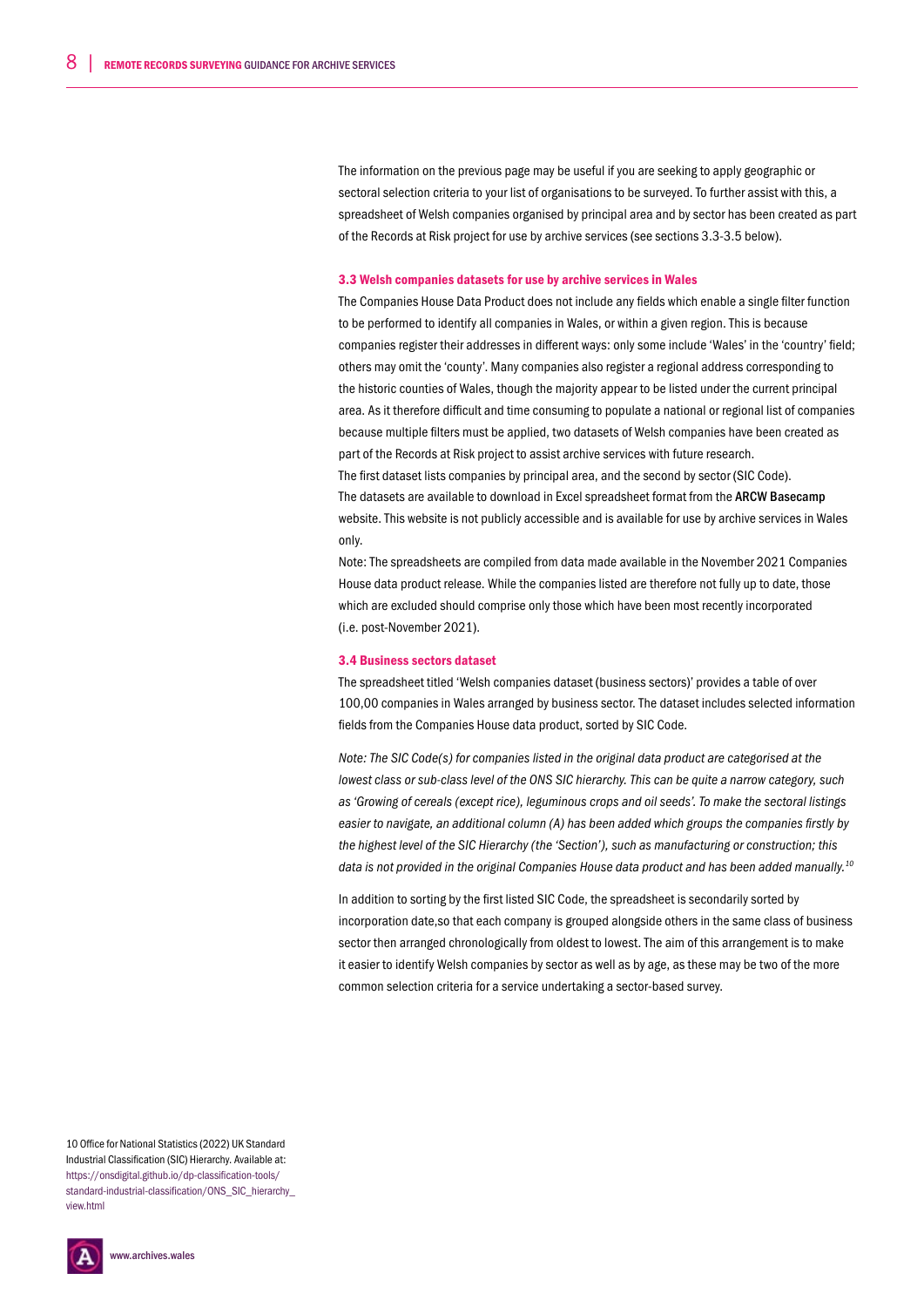#### Example scenarios: business sectors dataset

Scenario 1: You plan to conduct a survey of archives and records-keeping among Welsh theatre and dance companies that were founded during the 1980s.

- 1. Open the 'Welsh companies dataset (business sectors)' MS Excel spreadsheet
- 2. Navigate to 'Arts, Entertainment and Recreation' section listed in Column A ('Sector (ONS SIC 'Section')).
- 3. Within Arts, Entertainment and Recreation, find the relevant classes in Column B ('SIC Code 1'). In the context of this survey, this could be: '90010 – Performing arts'
- 4. Within the companies listed under 'performing arts', check the incorporation date in Column K to see which companies were founded in the 1980s.
- 5.You can now populate a list of survey organisations from the relevant companies:

| SIC Code 1              | <b>Company Name</b>                     | Company<br><b>Number</b> | <b>Post Town</b> | County | <b>Postcode</b> | Incorporation<br>Date |
|-------------------------|-----------------------------------------|--------------------------|------------------|--------|-----------------|-----------------------|
| 90010 - Performing arts | Theatr na n'Ôg                          | 1856580                  | Neath            |        | <b>SA11 1NJ</b> | 17/10/1984            |
| 90010 - Performing arts | Theatr Iolo Ltd.                        | 2150427                  | Cardiff          |        | <b>CF5 10E</b>  | 27/07/1987            |
| 90010 - Performing arts | <b>Hijinx Theatre</b>                   | 2161783                  | Cardiff Bay      |        | <b>CF105AL</b>  | 07/09/1987            |
| 90010 - Performing arts | Centre for Performance Research Limited | 2315790                  | Aberystwyth      | Dyfed  | SY23 3AH        | 10/11/1988            |
| 90010 - Performing arts | <b>Cwtsh Aberystwyth Limited</b>        | 12085622                 | Ceredigion       |        | <b>SY23 2NN</b> | 24/04/1989            |
| 90010 - Performing arts | The Brass Band Summer School Limited    | 2450437                  | Newport          |        | <b>NP10 8LE</b> | 07/12/1989            |
| 90010 - Performing arts | <b>Arts Active Trust</b>                | 2454546                  | Cardiff          |        | <b>CF10 1SH</b> | 21/12/1989            |

Scenario 2: You are interested in finding out about archives and records-keeping among the oldest sheep and cattle farmers in Wales

1. Open the 'Welsh companies dataset (business sectors)' MS Excel spreadsheet

- 2. Navigate to 'Agriculture, forestry and fishing' section listed in Column A ('Sector (ONS SIC 'Section'). Within Agriculture, forestry and fishing, find the relevant class(es) in Column B 'SIC Code 1'). In the context of your survey this could include:
	- 01410 Raising of dairy cattle
	- 01420 Raising of other cattle and buffaloes
	- 01450 Raising of sheep and goats
- 3. Identify, for example, the top 5 companies listed under each class. As the spreadsheet is also sorted chronologically, the top listed companies will be the oldest:

| SIC Code 1                                    | <b>Company Name</b>                         | Company<br><b>Number</b> | <b>Post Town</b> | County         | Incorporation<br>Date |
|-----------------------------------------------|---------------------------------------------|--------------------------|------------------|----------------|-----------------------|
| 01410 - Raising of dairy cattle               | <b>Sarwed Properties Limited</b>            | 429803                   | Swansea          | West Glamorgan | 14/02/1947            |
| 01410 - Raising of dairy cattle               | Penhill Farm (Ferryside) Limited            | 595192                   | Carmarthen       |                | 11/12/1957            |
| 01410 - Raising of dairy cattle               | J.& D.Freeman Limited                       | 637208                   | Usk              | Gwent          | 15/09/1959            |
| 01410 - Raising of dairy cattle               | Walter Price & Sons Limited                 | 654697                   | Neath            |                | 30/03/1960            |
| 01410 - Raising of dairy cattle               | <b>Gwynfryn Farm Holidays Limited</b>       | 745403                   | Gwynedd          |                | 28/12/1962            |
| 01420 - Raising of other cattle and buffaloes | Garthgwynion Estate Limited                 | 545706                   | Machynlleth      | Powys          | 10/03/1955            |
| 01420 - Raising of other cattle and buffaloes | D.G. Jones (Properties) Limited             | 657758                   | Tregaron         |                | 29/04/1960            |
| 01420 - Raising of other cattle and buffaloes | A.Rowlands & Son (Preston Brook)<br>Limited | 689335                   | Nr. Wrexham      |                | 11/04/1961            |
| 01420 - Raising of other cattle and buffaloes | <b>Fach Properties Limited</b>              | 720148                   | Gwynedd          |                | 02/04/1962            |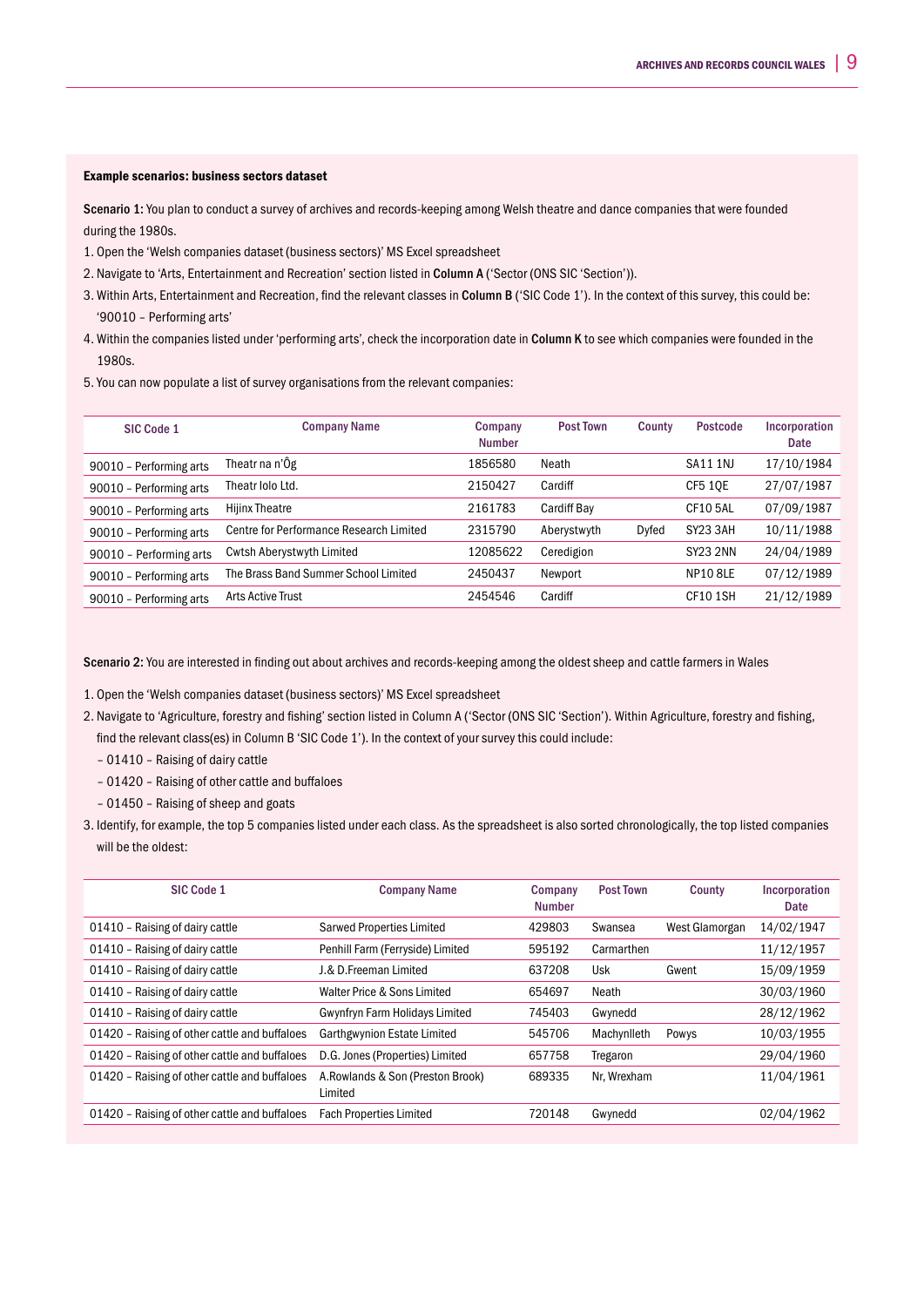#### 3.5 Regional dataset

The spreadsheet titled 'Welsh companies dataset (principal areas)' provides a table of the same companies listed in the business sector dataset, organised this time by region. Each principal area of Wales has its own tab; the tabs are arranged alphabetically at the bottom of the spreadsheet. Each tab (worksheet) for a given principal area is sorted by the age of the companies using the 'Incorporation date' field, so that they are listed from oldest to newest. The oldest companies registered in each principal area are therefore visible at the top of the relevant tab/worksheet. No additional 'sort by' functions have been applied to the spreadsheet. If you were, however, interested in carrying out a survey of companies from a specific sector within a given principal area, you could apply a sort function to the 'SIC Code 1' field, which would then list all of the companies by business sector.

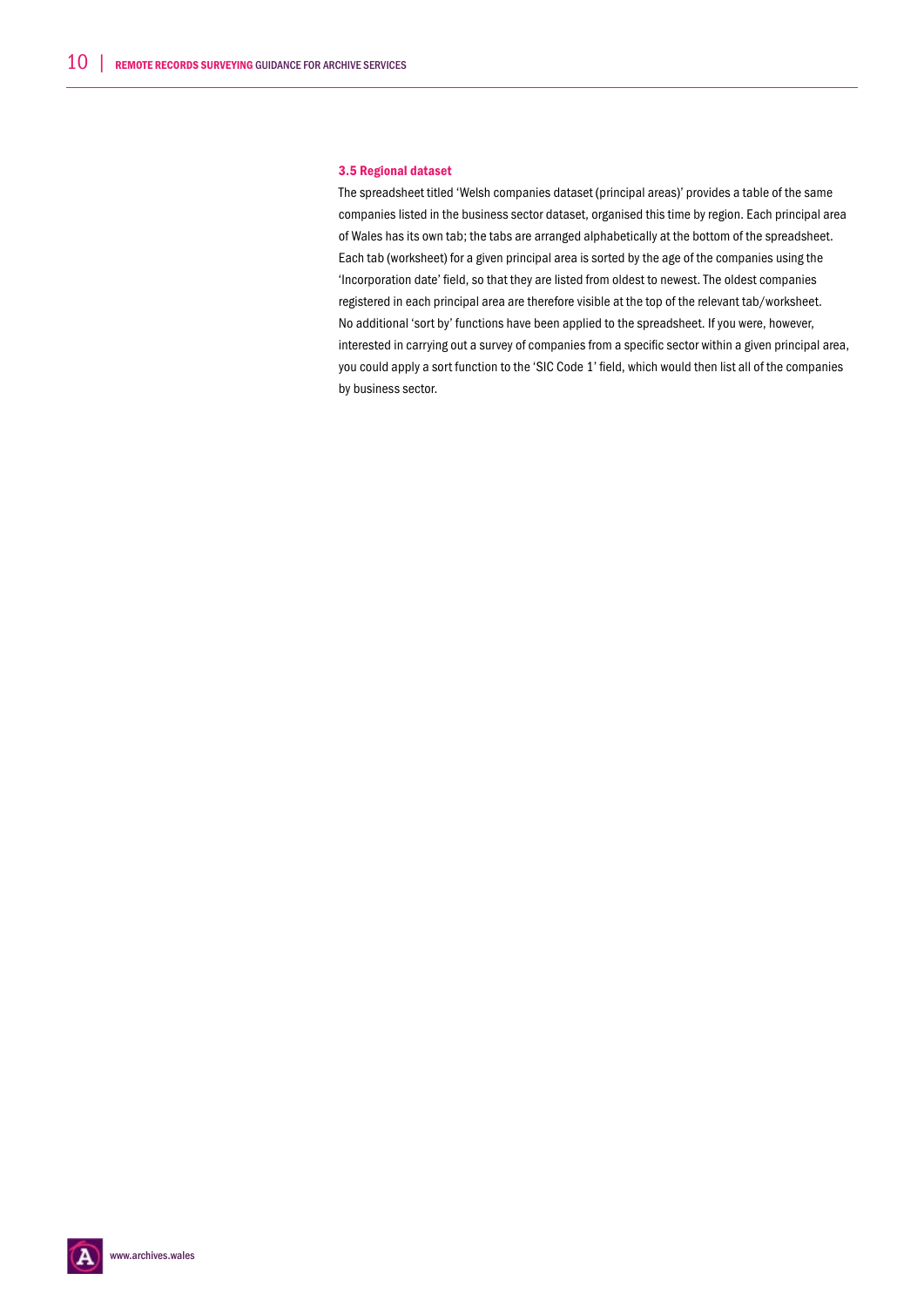### Example scenarios: regional dataset

Scenario 1: You are interested in carrying out a survey of the oldest registered companies still in operation in Powys

- 1. Open the 'Welsh companies dataset (principal areas)' MS Excel spreadsheet
- 2. Click on the worksheet tab for 'Powys' at the bottom of the spreadsheet
- 3. The top listed companies should be those with the earliest incorporation dates; you can populate a list of possible survey respondents from, for example, the first 10 listed here:

| <b>Company name</b>                                   | <b>Post Town</b> | County | <b>Postcode</b> | Incorporation<br>Date |
|-------------------------------------------------------|------------------|--------|-----------------|-----------------------|
| Cheshire & North Wales Law Society Limited            | Welshpool        |        | <b>SY217BE</b>  | 13/04/1881            |
| Hotel Metropole (Llandrindod) Limited                 | Powys            |        | LD15DY          | 07/01/1925            |
| Swansea & Brecon Diocesan Trust Incorporated (The)    | Brecon           |        | LD3 9DP         | 20/01/1926            |
| Boys & Boden, Limited                                 | Powys            |        | <b>SY217BL</b>  | 03/08/1926            |
| Langsun Limited                                       | Prestiegne       | Powys  | LD8 2UH         | 26/09/1927            |
| Robert Owen Memorial Museum (The)                     | Newtown          | Powys  | SY16 2BB        | 22/10/1928            |
| New Dovey Fishery Association (1929) Limited (The)    | Machynlleth      | Powys  | <b>SY20 8ER</b> | 30/10/1929            |
| The Modular And Portable Building Association Limited | Caersws          | Powys  | <b>SY17 5PU</b> | 29/11/1940            |
| Dawson Shanahan Limited                               | Welshpool        | Powys  | <b>SY217BE</b>  | 27/01/1943            |
| Woodheads Seeds Limited                               | Ym Mechain       | Powys  | SY22 6A0        | 14/08/1944            |

Scenario 2: You would like to carry out a survey of building construction companies established before 1960 in or around Cardiff

- 1. Open the 'Welsh companies dataset (principal areas)' MS Excel spreadsheet
- 2. Click on the worksheet tab for 'Cardiff' at the bottom of the spreadsheet
- 3. Select the Column K ('SIC Code 1')
- 4. Click 'Sort & Filter'
- 5. Select 'Sort A to Z'
- 6. Check the ONS SIC hierarchy online for which (sub-) classes under 'construction' relate to the construction of buildings specifically. These could be:
	- Class 41.10: Development of building projects
	- Class 41.20: Construction of buildings
- 7. Return to the MS Excel spreadsheet:
	- Select column K (SIC Code 1) again
	- Press Ctrl + F and search for 'development of building projects'; this will pinpoint the beginning of the relevant classes
- 8. Check the incorporation dates in Column J for companies listed in each relevant class
- 9. Choose the companies with incorporation dates before 1960 to populate your initial survey list:

| <b>Company Name</b>                                              | <b>Post Town</b>                  | County             | <b>Postcode</b> | Incorporation<br>Date | SIC Code 1                                   |
|------------------------------------------------------------------|-----------------------------------|--------------------|-----------------|-----------------------|----------------------------------------------|
| Henry Corner and Company<br>Limited                              | <b>Business Park Cardiff</b>      |                    | <b>CF23 8RS</b> | 03/06/1913            | 41100 - Development of building projects     |
| Emeralda Ltd                                                     | <b>Cardiff Gate Business Park</b> | Cardiff            | CF238RS         | 25/04/1923            | 41100 - Development of building projects     |
| <b>Connies of Cardiff Limited</b>                                | Cardiff                           | South<br>Glamorgan | CF23 9AF        | 22/02/1926            | 41100 - Development of building projects     |
| <b>Carlyle Property</b><br><b>Development Company</b><br>Limited | Cardiff                           | South<br>Glamorgan | <b>CF10 1FS</b> | 11/02/1956            | 41100 - Development of building projects     |
| J.A.C. Development<br>Limited                                    | Cardiff                           |                    | <b>CF23 5JE</b> | 03/06/1960            | 41100 - Development of building projects     |
| Modex Spaces Ltd                                                 | Cardiff                           |                    | CF24 5HS        | 25/06/1951            | 41201 - Construction of commercial buildings |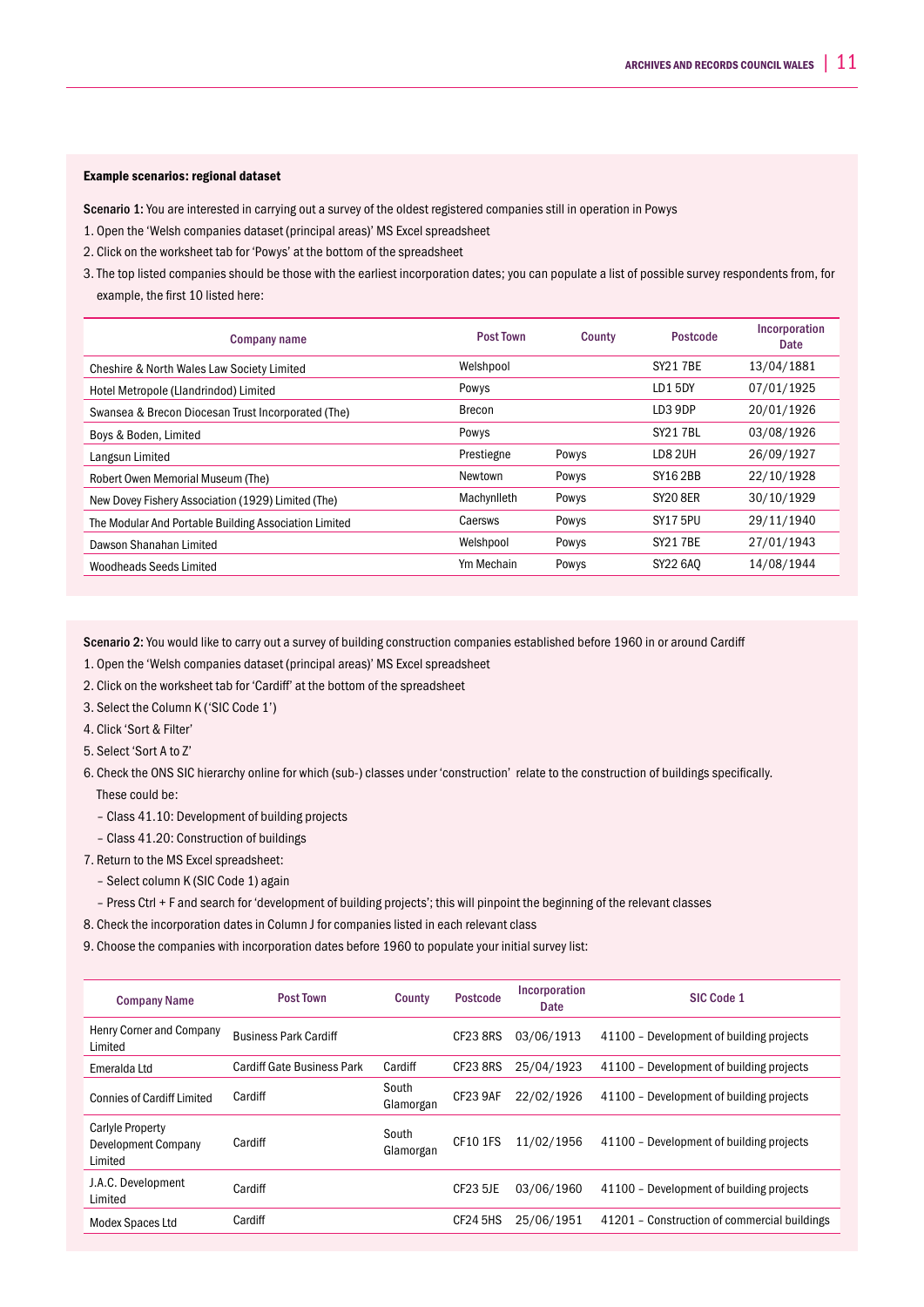#### 3.6 The Charity Commission register

Many charities are also incorporated as companies and their details may then be accessible via the Companies House register. However, if your survey includes charitable organisations you can also search within the Charity Commission register for further details as this contains additional information about charitiable bodies, including more detail about their charitable purposes. The Charity Commission website, which hosts an online and searchable version of their register, is available in both English and Welsh.<sup>11</sup> You can use the register to search for entries for specific charities which will provide information on their:

- Registration date (as a charity) $12$
- Contact details including postal address, phone, email and website<sup>13</sup>
- Charitable purpose $(s)$ <sup>14</sup>
- Geographic area served by the charity<sup>15</sup>
- Trustees of the charity, including identification of officers such as the Chair and Secretary<sup>16</sup>
- $\bullet$  Income and expenditure.<sup>17</sup>

The most straightforward and user-friendly way of accessing information about multiple charities in the Charity Commission regiter is to use the advanced search function. This allows you to populate a list of companies according to a range of search criteria and download the results as a CSV file.

#### Advanced searches in the online Charity Commission Register.<sup>18</sup>

- Click on 'Advanced search'
- Select from a range of search filters to populate a list of organisations. The following may be particularly helpful:
	- 1. Registration date: this may indicate the age of the charity (but note that many charities may have changed their names and may have operated for several years prior to their formal registration with the Commission);
	- 2. Income: this may be used as a general indicator of the size of the charity
		- a. Classifications (i.e. charitable purposes)
			- i. 'What the charity does': this option may help to specify an interest in specific types of charitable organisation such as religious activities, sports, or education.
			- ii. 'Who the charity helps': helpful if you are interested in charities with a particular class of beneficiaries, such as children and young people
		- b. Charities working nationally in England and Wales: search for charities that operate nationally 'throughout Wales' or 'throughout England and Wales', for example
		- c. Charities working locally in England and Wales: this option enables you to select among the 22 principal areas of Wales under 'Local areas in Wales'.
- 
- Click 'search'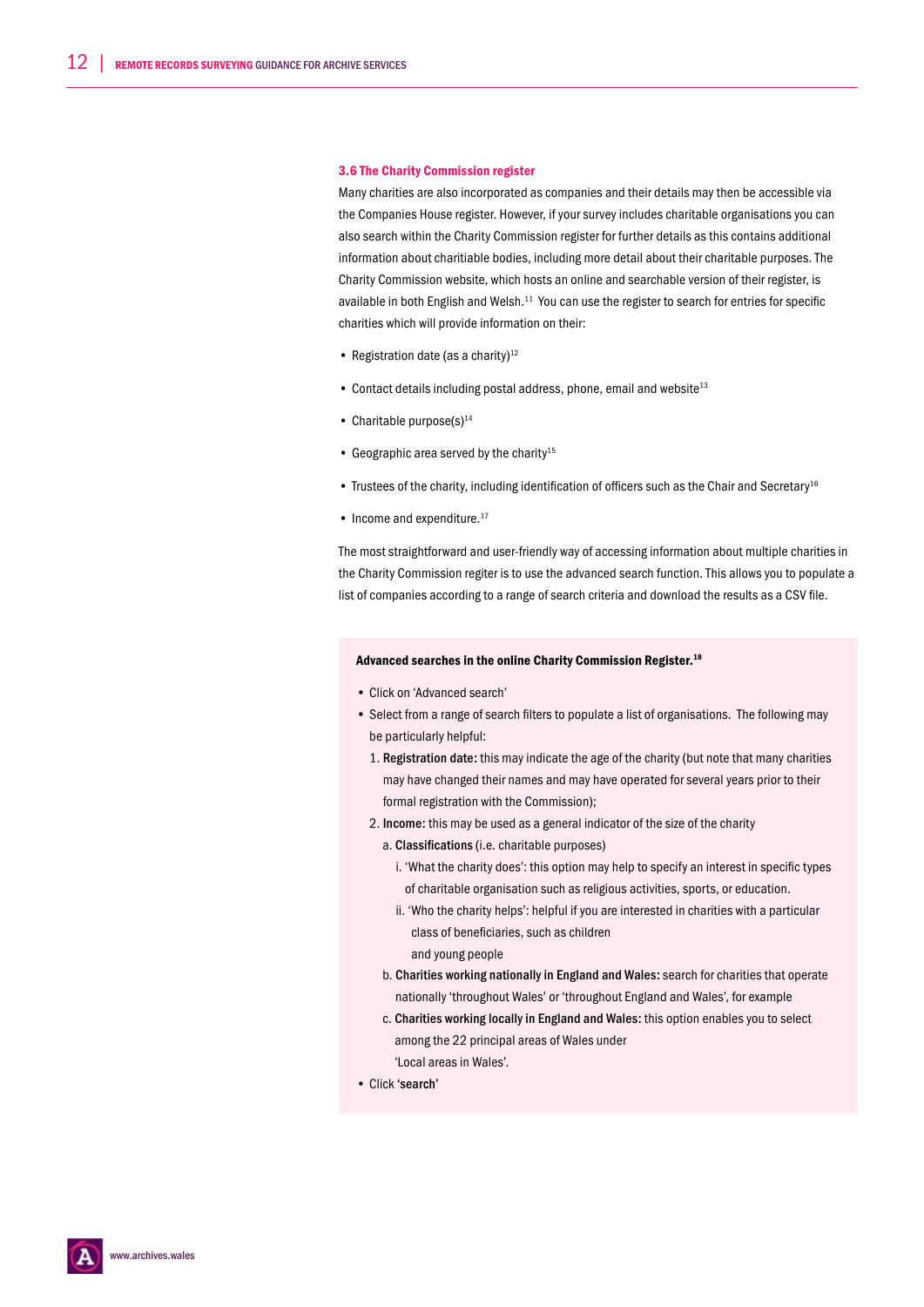The search results produced are listed by Charity Number, they should be provided in order of their registration with the Charity Commission,

#### from oldest to newest.

You can obtain a .csv file of the results populated by clicking 'Export results' at the bottom of the webpage. The resulting .csv file will contain the majority of information listed in the charity's entry for the register, including its contact details. It does not include the registration dates of charities, which you can only access in the company's entry in the online register.

#### Some practical examples of search criteria:

#### A survey of charities in Mid-Wales:

Classification: Arts, culture, heritage and sciences Local areas in Wales: Powys and Ceredigion

### A survey of sports charities in North East Wales:

Classification: Amateur sports Local areas in Wales: Flintshire, Denbigshire, and Wrexham

### A national survey of disability charities:

Classification: Disability People who the charity helps: people with disabilities Charities working nationally: throughout Wales

11 Charity Commission for England and Wales (2022) Register of Charities. Available at: https://register-ofcharities.charitycommission.gov.uk/charity-search

12 See: 'Governance' tab > 'Registration history'.

13 See: 'Contact information' tab.

14 See: 'What, who, how, where' tab > what the charity does'.

15 See: 'What, who, how where' tab > 'where the charity operates'.

16 See 'Trustees' tab.

17 See 'Charity Overview > Income and expenditure >

Total income'

18 Charity Commission for England and Wales (2022)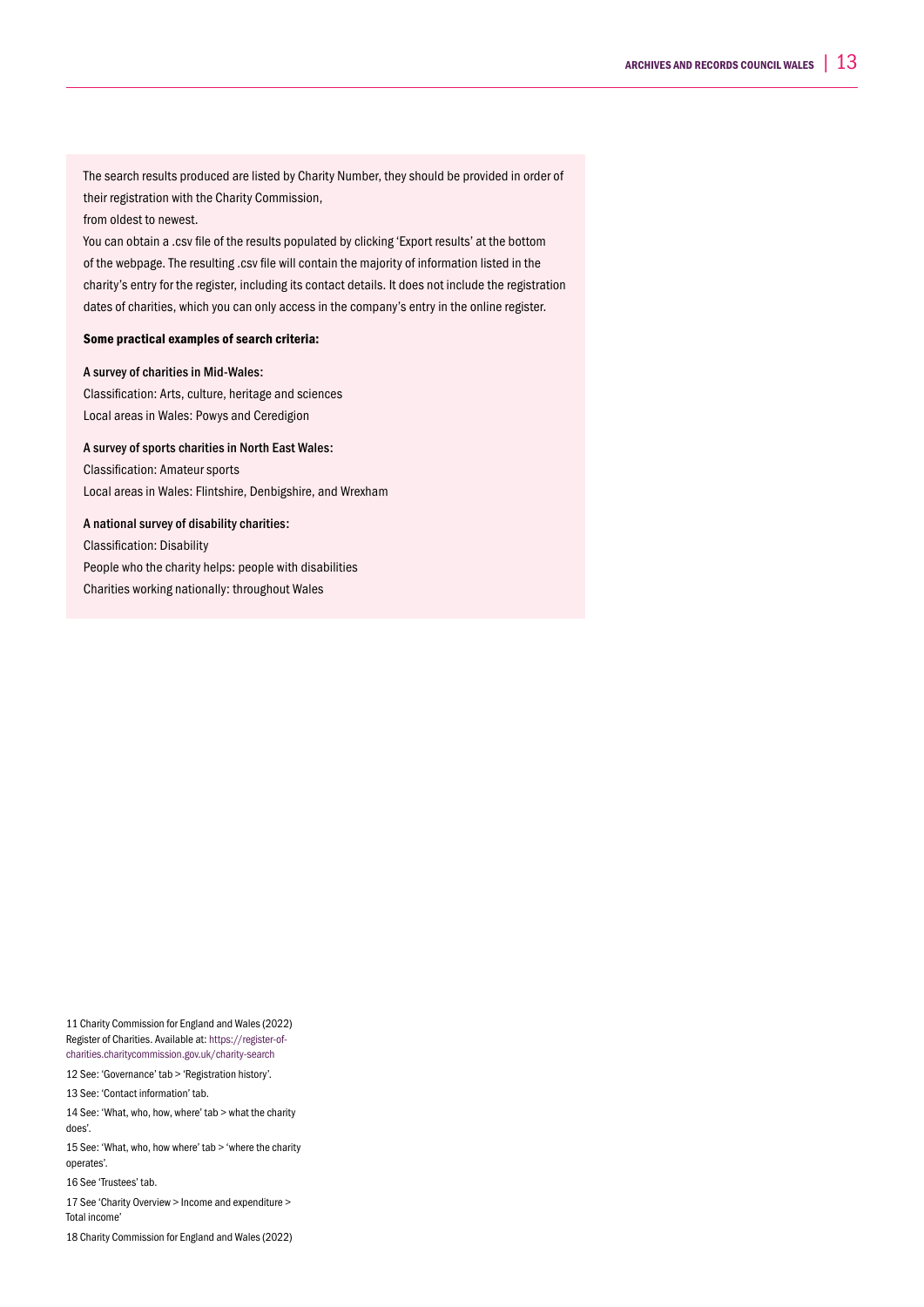# Part Two Carrying out a records survey remotely

4. OVERVIEW The guidance below outlines a process for conducting a remote records survey, using examples from the recent survey of businesses and charities in Wales carried out on behalf of ARCW. It addresses the circumstances in which a remote survey may be appropriate, as well as some limitations when compared against an in-person survey. Templates for correspondence and a sample questionnaire form are also provided.

#### 4.1 Remote surveys: benefits and disadvantages

Archivists are familiar with the practice of records surveying in a range of contexts. They are often carried out prior to the acquisition of a collection by an archive service. They may also be conducted by consultants on behalf of an archive service in relation to a prospective accession or as part of a broader surveying project.

In most of these cases, such surveys will be carried out in-person on the site of the organisation whose records are being surveyed. The advantages of doing so, as outlined further below, include the ability to view and handle the materials, to gain an understanding of their extent and storage conditions, as well as an understanding of their intellectual organisation. Benefits

Why, then, might an archive service choose to carry out a surveying project remotely? There are several circumstances in which this may be beneficial:

- It is difficult, or impossible, to visit the organisation in person. The clearest example of this may be the closure of businesses caused by the recent Covid-19 pandemic. Even after the pandemic has ended, however, there may be reasons such as remoteness, a lack of time or resources and staff to carry out a survey in-person.
- You may be able to include a wider range of companies in a remote survey and to expand the number of companies you include relatively easily
- A remote survey could serve as a helpful preliminary step in a broader records survey that will include in-person visits to conduct more in-depth surveys. In this case, the survey could help you gauge the interest of external organisations in having their records surveyed, as well as providing useful contextual information which can help you to plan the next steps.
- Remote surveys are a good fact-finding or 'market research' method for finding out information about a range of organisations within your collecting remit, including organisations whose archives you may be able to help preserve either through acquisition or by supporting the organisation's maintenance of an in-house archive.
- Similarly, remote surveys can be a relatively efficient way to find out more about the preservation needs of external organisations, and the types of guidance they would like to receive about how to manage their archives. This feedback can help you to provide bespoke advice to the organisation or, where a multi-organisational need is highlighted by the survey, to consider developing more broadly applicable guidance.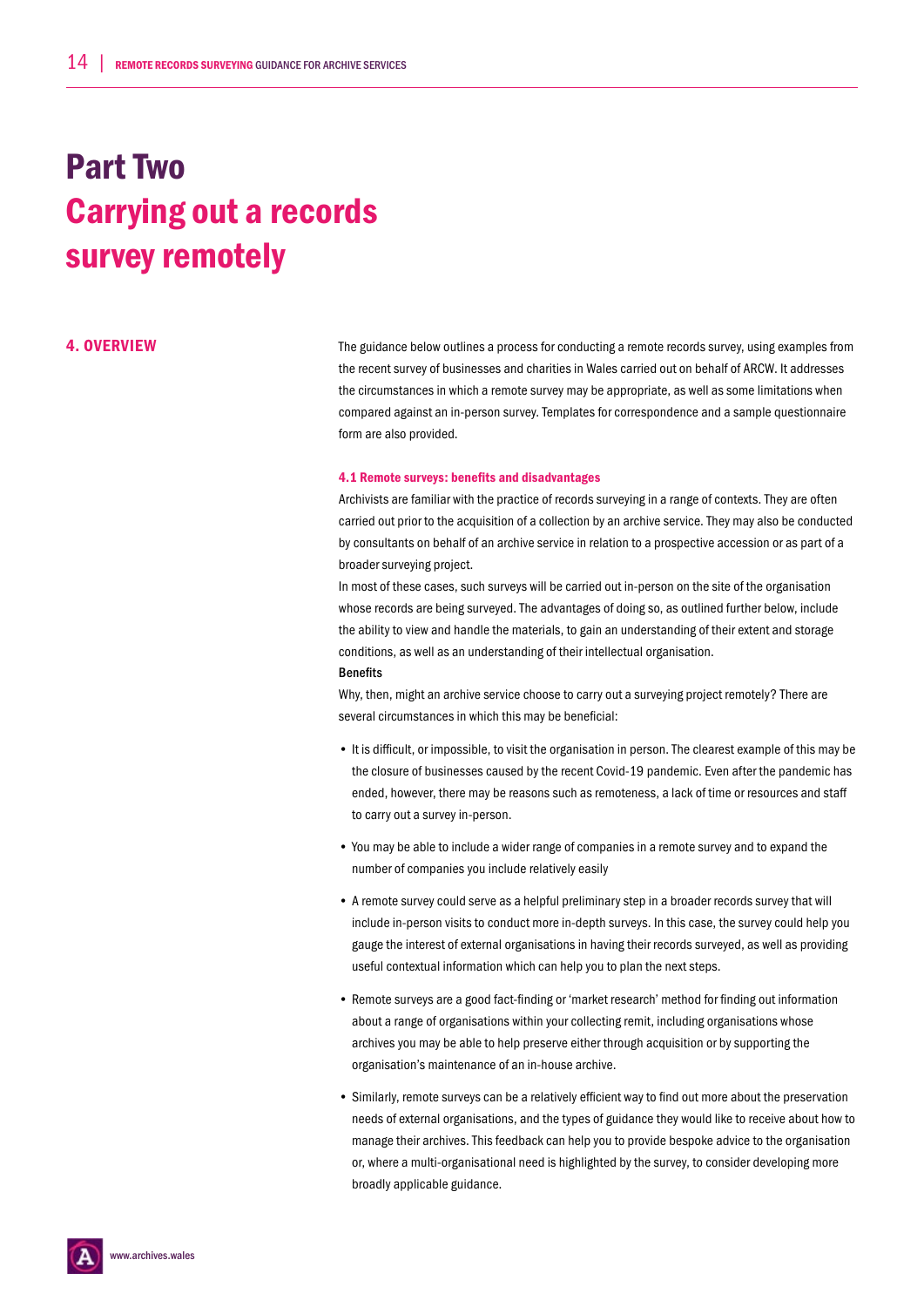#### Disadvantages and limitations

The greatest disadvantage to conducting the survey remotely is the limitation placed on the amount of information you can gather about the condition, extent and intellectual organisation of the records. Making determinations about these aspects of the archives generally requires a trained records professional to be able to view the collection in situ, and the same is true about the storage environment in which they are housed. While you may be able to ask general questions about the condition and number of records held, there is likely to be a limit to the amount of information that employees can supply if they are not themselves records professionals. This may include information such as:

- The physical condition of the records
- The environmental storage conditions of the records
- Any risks posed by current storage arrangements,
- including the building in which they are housed
- The extent of the records (e.g. in linear feet)
- The intellectual organisation of the records

Some examples of how you can try to obtain general information from the organisation about these matters is provided in section 6.5 below, though these are not a satisfactory replacement for an inperson survey if detailed information about such aspects of the records is required.

#### 4.2 Summary: When is a remote records survey appropriate?

For the above reasons, a remote records survey is unlikely to be an appropriate alternative in any case where knowledge of the physical condition and extent of the records is paramount, such as surveys conducted prior to the acquisition of a new archival collection. If a single organisation is being surveyed, it is likely preferable to conduct the survey in person where resources allow. However, where broader information collected about a range of organisations may be helpful as part of fact-finding exercise, then a remote records survey may be of use. Examples of the questions that may be answered by such surveys may include:

- What sorts of information and guidance might external organisations seeking to preserve their own in-house archive benefit from? Are we able to support them?
- Are there organisations within our collecting remit that may be interested in transferring records to our service?
- What are the types of records typically held by organisations in a given sector?
- Do organisations within our collecting remit hold records in formats which we are currently unable to preserve?
- Which sector(s) appear particularly engaged with archives and records-keeping, and which are less so? (as indicated by their responsiveness to your enquiries).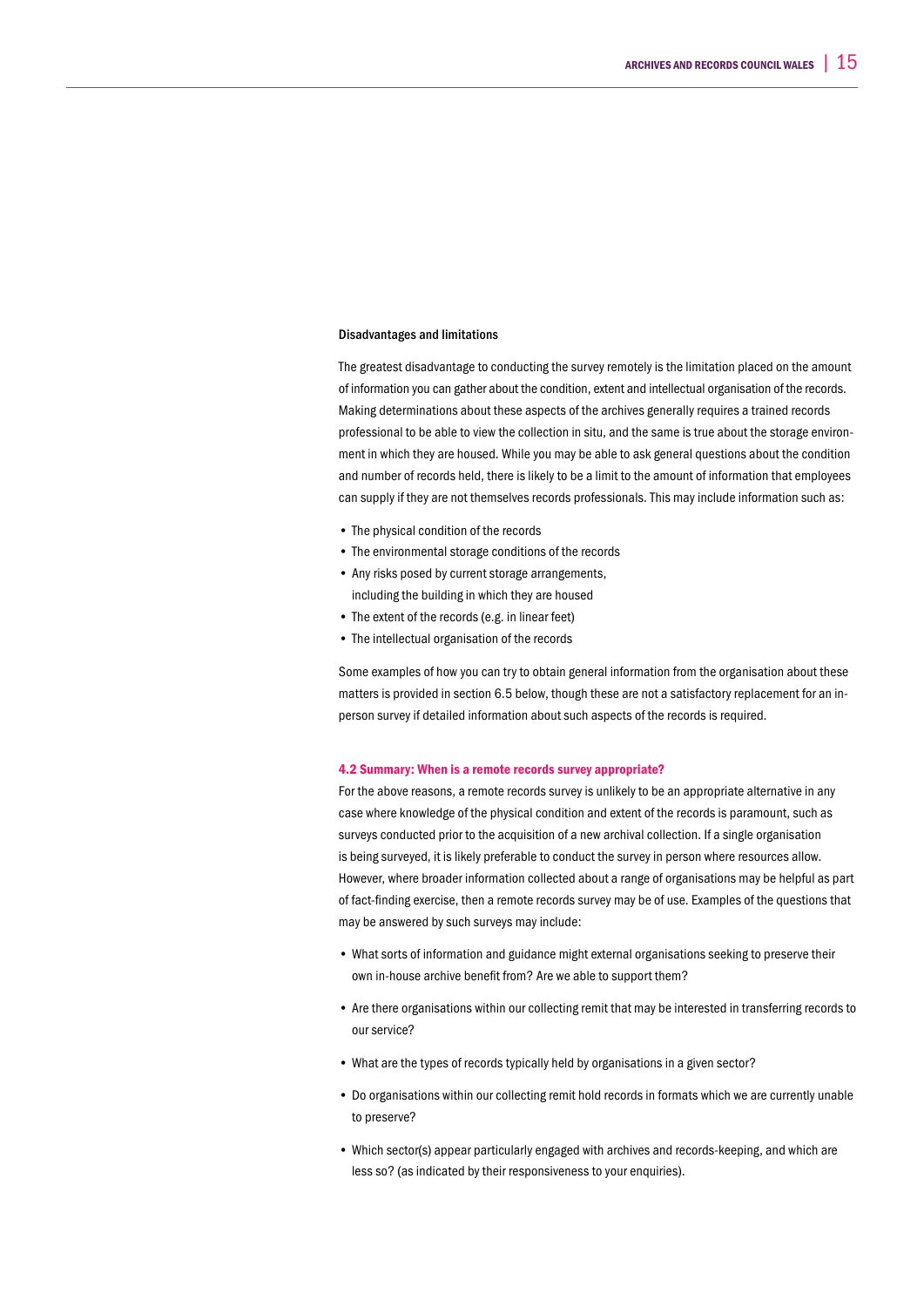### 5. CONTACTING ORGANISATIONS 5.1 Contact Methods

You can contact organisations by letter, email, or telephone to conduct a survey remotely. The most effective communication method for initial invitations to participate in a survey is likely via email as you can provide all the details necessary and give recipients more time to consider their response than if you phone them, but you are still likely to receive a response faster than by post. If a company does not respond to your initial invitation, you could consider following up via a different method such as telephone. This will be more time-consuming, however, and may not be feasible unless you are surveying a relatively narrow range of organisations.

When writing to an organisation which you have not previously contacted, it is preferable to write to a named individual such as a records manager or information officer (if any) or the company secretary, as this is more likely to result in a reply. If no such person exists, as may be the case for a small company or charity, you could try to contact the director or a named trustee.

#### 5.2 Contact Details

Most organisations have email addresses that are readily available online via their own website or a business directory. If you are unable to find email or telephone contact details of a company, however, you can write to them at their registered office address if they are registered with Companies House or the Charity Commission:

How to find registered addresses:

#### Companies

Search for the company in the Companies House register online.

Under 'Overview' you can find the registered office address

Under 'People' you can find a list of company officers, usually including the company secretary, and their correspondence address

#### **Charities**

Search for the company in the Charity Commission Register online

Click on 'Contact Information' for the phone number, email address and website

To find the names of officers you can check in the charity's annual reports under 'accounts and returns'. Officers' and trustees' details are usually found under part of the report titled 'executive and advisors' or 'reference and administrative details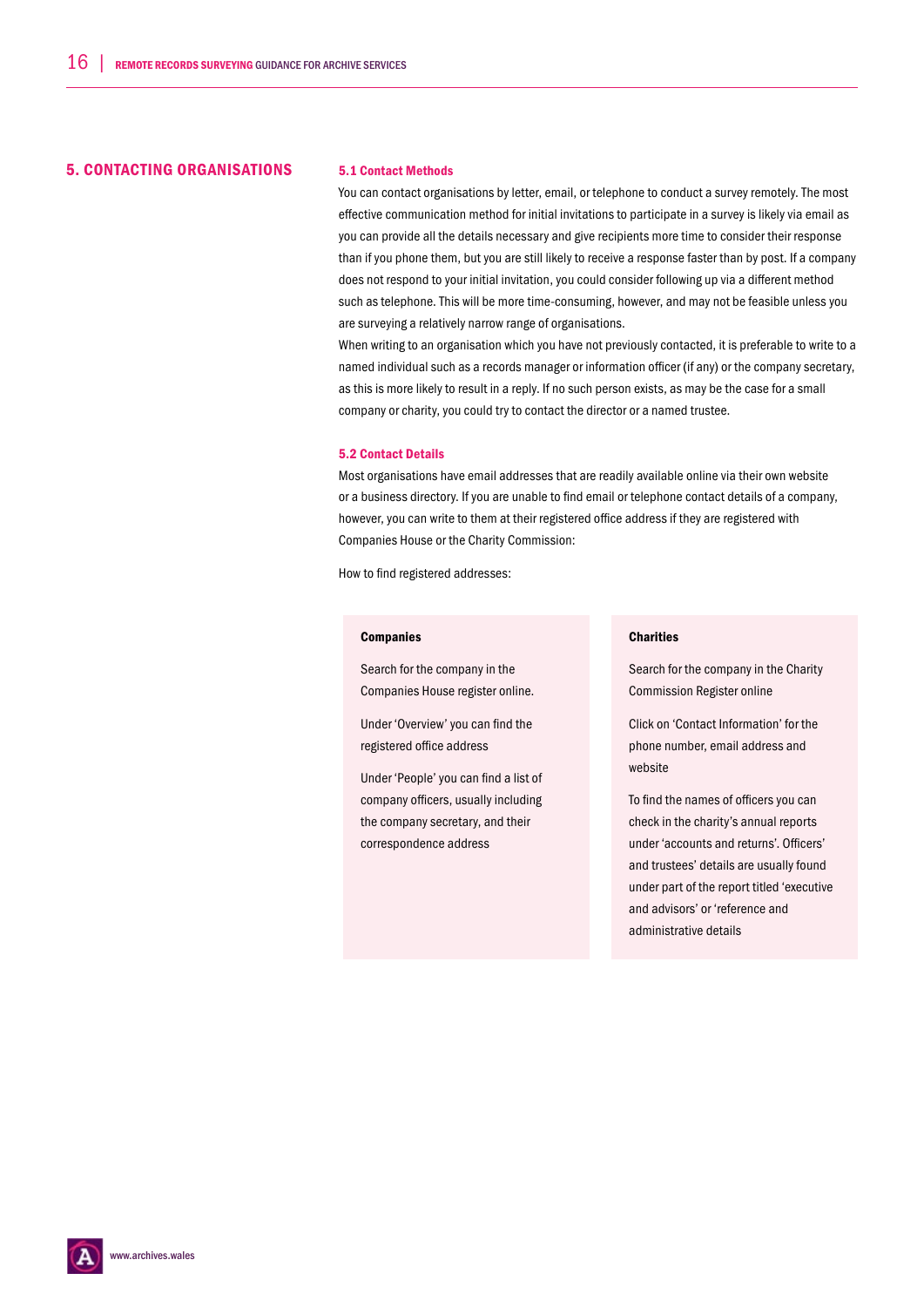#### 5.3 What to Say

When contacting organisations via email or letter, it may be helpful to include:

- A brief description of the survey you are undertaking and your archive service or organisation
- An explanation of why you have invited the respondent to participate in the survey, outlining the potential archival or historical significance of their records and their potential contribution to future research in your local community or sector
- An explanation that the survey provides an opportunity for the respondent to receive guidance about the preservation of archives and records, as well as to indicate their possible interest in depositing their historical records with your service in the future

If you are writing to individuals via post, it may be preferable to include a printed copy of your survey form and a self-addressed return envelope.

#### 5.4 Sample Letter and Email

Appendices A and B provide a sample letter and email used in the ARCW survey of business and charity records that can be adapted for use in other remote survey contexts. The letter was used to invite organisations to complete a questionnaire form in MS Word; the email template has been adapted from use in the context of an online survey. Both texts can be used interchangeably, but if you are posting letters to organisations about an online questionnaire it may be best to identify a survey provider that enables the use of QR codes, as hyperlinks are not accessible when printed. Depending on the number of organisations you contact, it may also be helpful to produce a spreadsheet to record responses and organisations you need to follow up. Noting down which types of organisation responded and the types of support they request in a table may also help you to analyse the results of your survey across organisations and plan for future surveying and guidance. Appendix C provides an example used in the ARCW businesses and charities survey.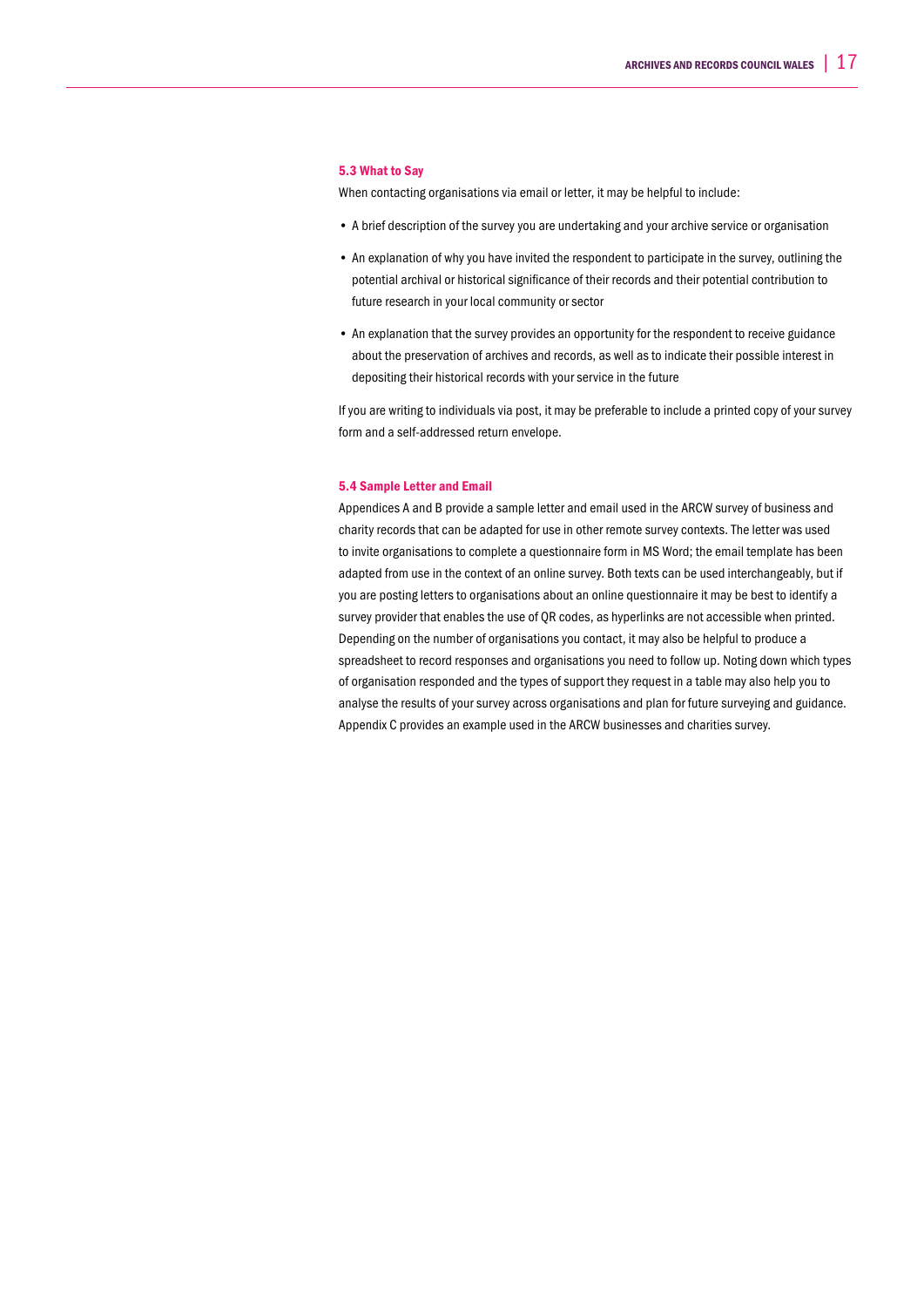### 6. REMOTE SURVEY QUESTIONNAIRE 6.1 Should you use a questionnaire?

One of the most efficient ways to receive information in a remote survey is through a questionnaire form which enables feedback to be compared across multiples organisations when carrying out a large survey. There are, however, potential drawbacks to the use of a form. The following chart provides an overview of the costs and benefits as informed by our experience conducting the ARCW businesses and charities survey.

| Advantages                                                                                                                                                                                                                                                             | <b>Disadvantages</b>                                                                                                                                                                    |
|------------------------------------------------------------------------------------------------------------------------------------------------------------------------------------------------------------------------------------------------------------------------|-----------------------------------------------------------------------------------------------------------------------------------------------------------------------------------------|
| Provides for more structured answers which can be compared across a<br>large range of organisations                                                                                                                                                                    | The structured format can "pigeon hole" respondents into answers less<br>representative of their organisation                                                                           |
| Options provided may prompt respondents to think differently about<br>the range of materials that may constitute records of historical value.<br>This is particularly true where list of record types is included within the<br>questionnaire form.                    | It is difficult to develop a questionnaire form that will be well-suited to a<br>large range of organisations, particularly if you are carrying out a survey<br>across multiple sectors |
| May encourage responses among organisations with less experience of<br>archival practice.                                                                                                                                                                              | Respondents that might otherwise supply greater detail might provide a<br>more limited response if using a form                                                                         |
| You can more easily align the survey with your service priorities. For<br>example, you can provide a list of records formats including those which<br>you are able and unable to preserve, to determine whether you may be<br>able to accession any records in future. | There is usually a limit (10-15 questions) to the number of questions<br>you can include if using an online survey provider, unless you pay for a<br>premium version                    |

Some of the disadvantages mentioned regarding the inability for a standard form to fit all types of organisation, and the discouragement of longer answers, may be lessened if your survey form allows for further detail after each answer. You can also provide a questionnaire, but encourage respondents to provide a written response, or telephone you, if they would prefer.

#### 6.2 Questionnaire Form

You can compile a survey form in MS Word, or similar word processing software, relatively easily. You can include a combination of check boxes and blank answer spaces, as in the example provided in Appendix D. However, word documents may be slightly less user-friendly than an online survey as they require the respondent to save the file and return it to you as an attachment. The main advantage, however, is that there is no limit to the number of questions you can include.

#### 6.3 Online Survey Providers

There are numerous online survey providers offering both free and subscription-based plans. Some of the most popular providers include Survey Monkey<sup>19</sup>, Survey Smart<sup>20</sup>, Type Form<sup>21</sup> and Jot Form<sup>22</sup>. The main differences between free and premium versions are usually the number of questions that can be asked, the number of users who can create surveys, and the technical support provided. The main benefit of using an online form is that respondents can simply click on the link provided in an email and do not need to return the survey form as an attachment.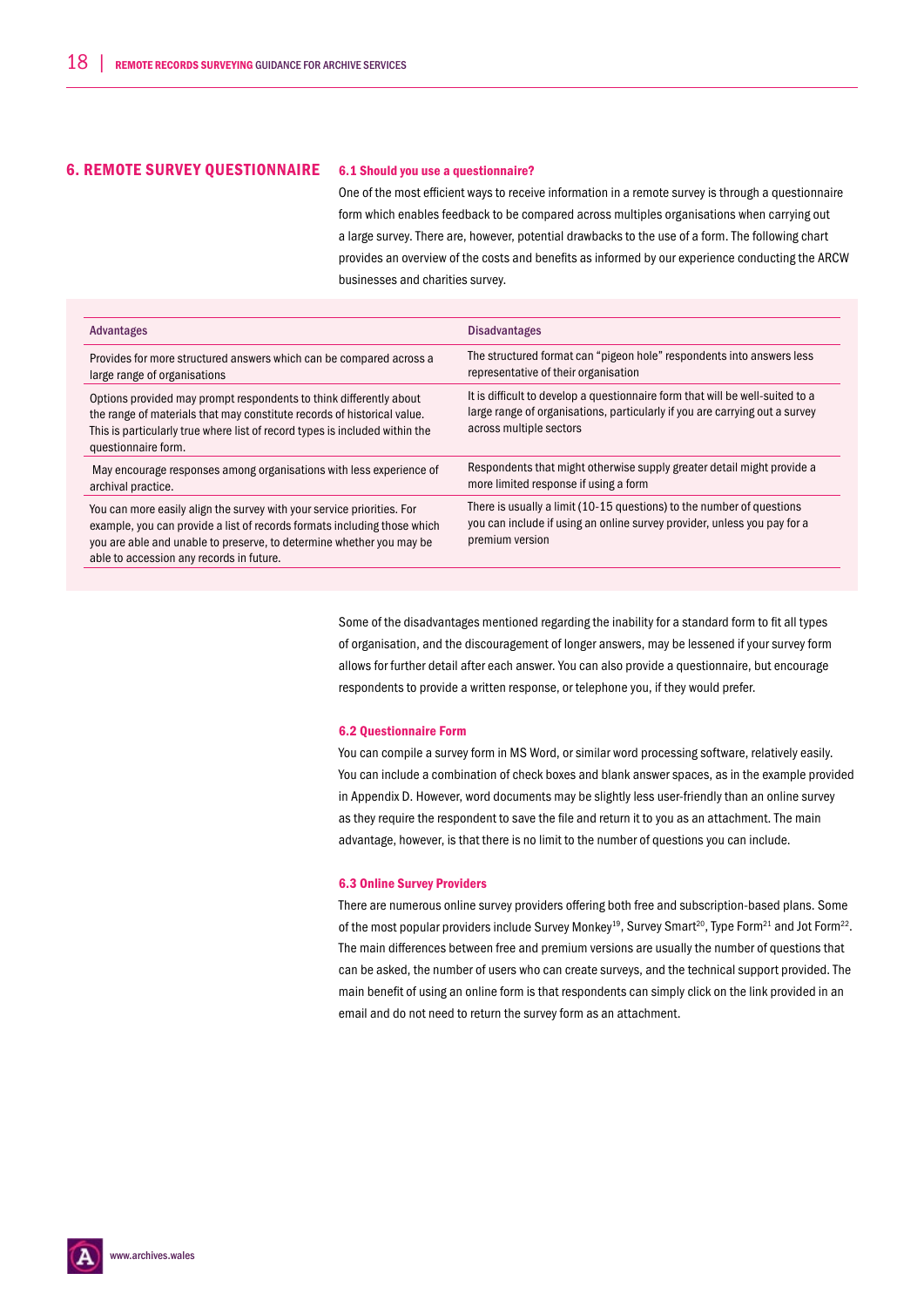#### 6.4 Examples of questions you can include

Below is an indicative sample of the categories of questions you could consider, based on the example provided in Appendix D.

#### Questions about organisational and records-keeping context

It may be helpful to initially identify in your survey:

- Whether the archives of the company are held in an in-house\* archive, external repository/archive service
- Where archives are held (if not externally)
- Whether a records manager, archivist, information officer or other nominated individual has specifically responsibility for archives and records-keeping.

#### *\*Notes on questionnaire terminology*

- *i. "In-house archive": When the survey questionnaire included in the appendix was used in the ARCW survey of businesses and charities, one respondent selected 'in-house archive' for the place in which their records were held, but also indicated that they did not have any nominated individuals appointed with specific responsibility for records management and preservation. If by 'in-house archive' you mean only an established and managed archive, it may be best to specify this.*
- *ii. In the example form archives are referred to as "organisational records which are not used for current business purposes". This language was used to encourage responses from organisations that may be less familiar what archives are, or who may not consider their own records to constitute records of historical value.*

### Questions about the types of record held

### *Sample records list*

Depending on the purpose of your survey, you could include a records list with examples of record types which respondents can fill in to provide an indication of their holdings (see Section 2 in the questionnaire example in Appendix D).

- You could include, for example:
- governance records
- financial records
- legal records
- HR/staff files
- publicity materials

## 21 https://www.typeform.com/

<sup>22</sup> https://www.jotform.com/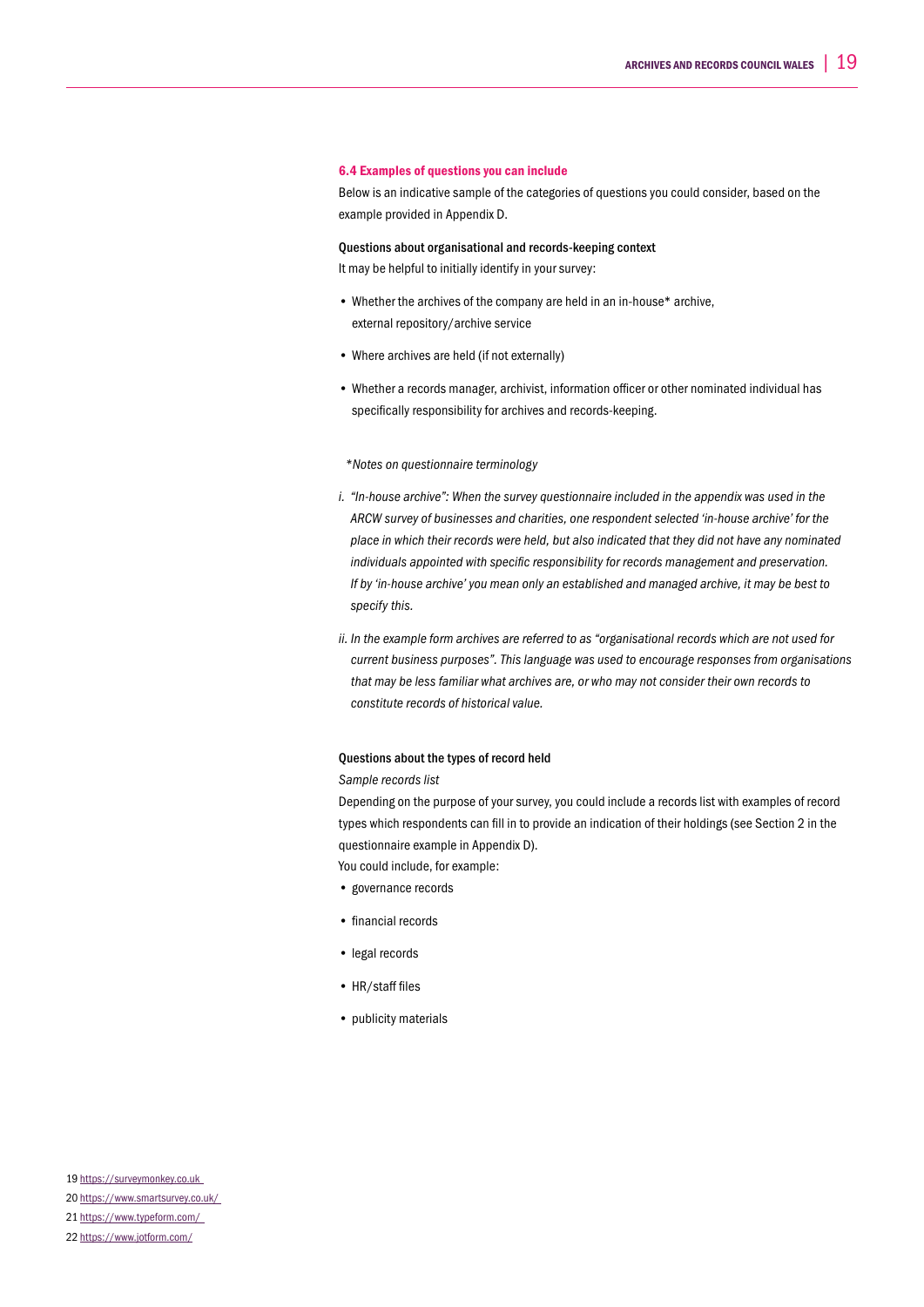If you are carrying out sector-specific surveys, you could also tailor the list to the types of records they may hold. For example a survey among architects or construction companies may include building designs, a survey among charities could include charity commission records, and a survey among solicitors companies could include case files.

#### *Formats held*

The examples in questions 5 and 6 in the sample questionnaire form ask whether records are held in paper and/or digital format, as well as whether any audio-visual materials are held. However, you could include a more detailed question with an indicative checklist of different types of formats, though this may take longer for the respondent to complete.

If you are conducting a sector-specific survey, you could consider a file format checklist tailored to those likely to be held by the relevant types of organisation. For example, construction companies may hold CAD files; production companies may hold film and VHS tapes.

You may also wish to explicitly include file formats which you are unable to preserve in case the company expresses an interest in depositing records with your service in future.

#### Questions about the organisation's future intentions

#### Future intentions for preservation

You can ask whether the organisation has any interest in transferring any of their archives to an external archive service, such as your own, in the future.

#### Interest in records-survey being conducted on-site

While not included in the example form in Appendix D, if your survey is a preliminary step in a project which envisages the use of on-site visits, you could ask whether the respondent is interested in having a member of staff from your archive service, or an external consultant, survey their records in-person, or would like more information about the process.

#### Interest in receiving guidance on archives and records preservation

The survey provides an opportunity for you to find out which aspects of records preservation external organisations are interested in receiving. This may include areas such as digital preservation, disaster planning, storage, and the management of environmental hazards.

#### 6.5 What types of question might it be difficult to ask remotely?

As mentioned in section 3.1 above ('Limitations'), the following areas, which would usually be addressed in an on-site record survey, may be difficult to include in a remote survey:

#### Questions about the condition of records

Unless the organisation employs an archivist themselves, it may be difficult for staff to respond to questions regarding the condition of their records, as this would generally require professional experience to determine. You could enquire as to whether the respondents have any specific concerns relating to known environmental hazards such as pests and mould. However, there might also be diplomatic considerations weighing against asking external organisations about any history of infestations(!).

#### Questions about the extent of records

It would be difficult, and time-consuming, for most employees who do not have archival training to give precise measurements of the extent of their records (e.g. the number of linear feet). However, you may consider asking, if their records are boxed or filed, for an approximate number of boxes, files, or filing cabinets. You could, alternatively, ask if they would be willing to supply photographs which may provide an indication.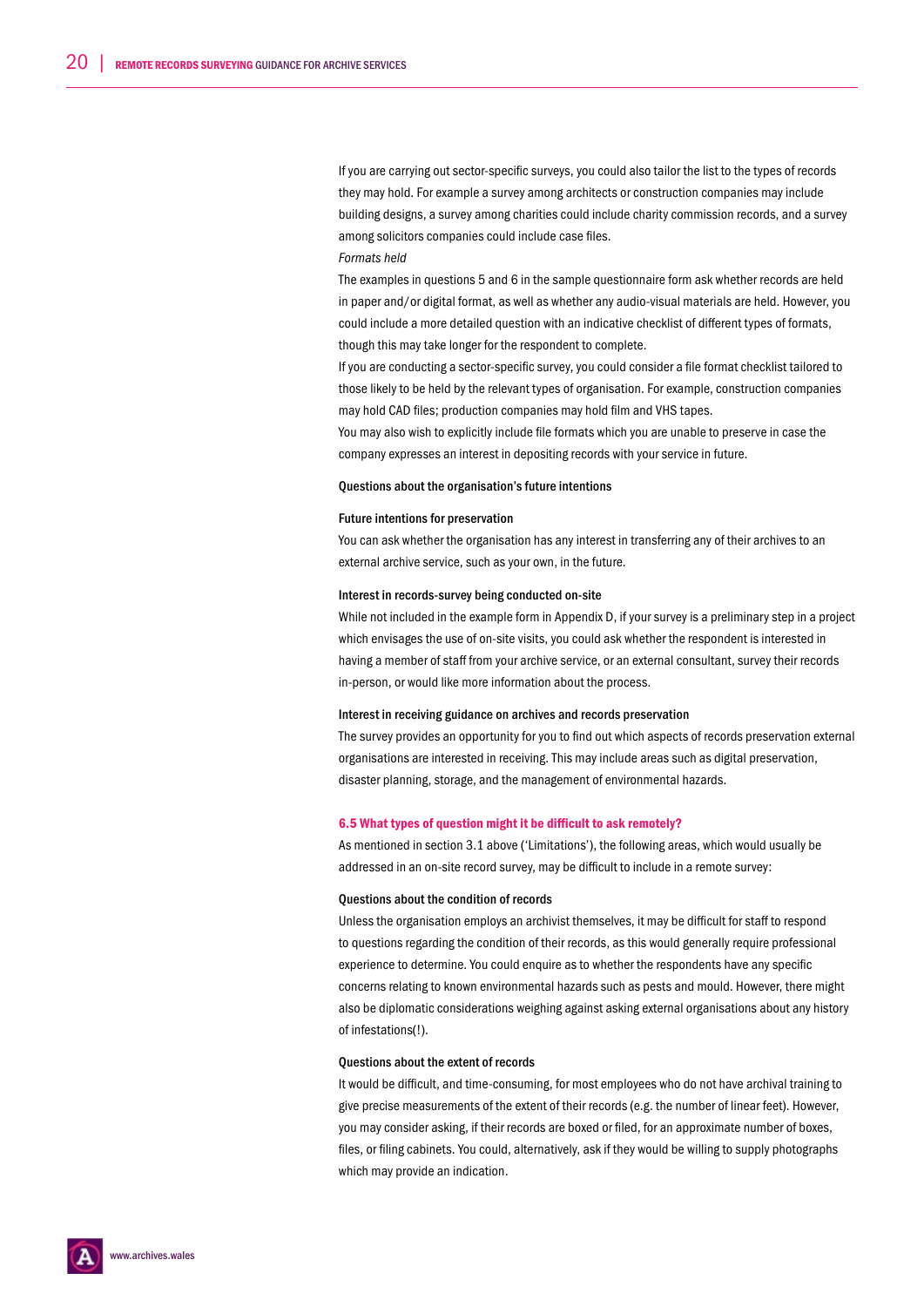#### Intellectual organisation of the records

One element of any onsite records survey would usually be to produce a file listing for the archives which corresponds to a business classification scheme or categories that reflect the purposes for which they were created. This may be a difficult task to achieve when conducting a remote survey, unless the organisation is willing to supply you with a copy of any Information Asset Register or similar file listing. You could, however, enquire as to the existence of such a list as part of your survey, and whether they would be happy to provide a copy of this.

#### 6.6 Providing guidance on archives and records preservation

If an organisation expresses interest in receiving guidance on a particular area of records preservation in their survey response, you could consider either providing bespoke guidance to them or sending them a copy of existing professional published guidance. The former option may be more feasible if you are conducting a smaller survey with fewer respondent organisations, whereas preexisting guidance may provide a more practical and efficient way of providing information to a larger group.

A number of organisations have published guidance that might be of use, including in particular The National Archives, the Digital Preservation Coalition, and the Preservation Advisory Centre formerly run by the British Library. The bibliography at the end of this document provides a list of online resources and guidance that has been sent to survey respondents as part of the ARCW survey of Welsh organisations. Please note that most of this guidance is currently available only in English.

For some organisations, it may be helpful to provide a basic overview as well as more in-depth information for those that may have the resources to implement a more full-scale preservation plan. An example of this is the guidance listed in the bibliography on disaster planning, which includes both a basic overview supplied by the Norfolk Record Office, and a more in-depth example from the Public Record Office of Northern Ireland.

If several respondents express interest in a particular area of records keeping, this could even present an opportunity for outreach to them in the form of training or the production of bespoke guidance. This may be particularly helpful where organisations may benefit from sector-specific guidance on preservation or where, as in the above-mentioned examples, existing published guidance may be available only in English.

#### 6.7 Data Protection

In addition to questions that might be difficult to answer, there are categories of personal information that you should consider excluding from your survey under the terms of the UK GDPR, including special category data in particular.<sup>23</sup> For example, you could include a question about the types of officers employed (e.g. archivist, record manager, information officer) without asking for their names or contact details. If you do not exclude personal data entirely you should ensure that you process it in accordance with the data protection principles outlined in the UK GDPR.<sup>24</sup> Even if you exclude personal data from your questionnaire form, it might still be a good idea to include a statement about data handling which details how the information provided will be used, including any possibility it will be shared with other people or groups. The template in Appendix D includes the following example:

23 Information Commissioner's Office (2022) Special Category Data. Available at: https://ico.org.uk/fororganisations/guide-to-data-protection/guide-to-thegeneral-data-protection-regulation-gdpr/lawful-basis-forprocessing/special-category-data/ 24 Information Commissioner's Office (2022) The Principles. Available at: https://ico.org.uk/fororganisations/guide-to-data-protection/guide-to-thegeneral-data-protection-regulation-gdpr/principles/ 25 Information Commissioner's Office (2022) Collecting Personal Data. Available at: https://ico.org.uk/fororganisations/guide-to-data-protection/key-dp-themes/ guidance-for-the-use-of-personal-data-in-politicalcampaigning-1/collecting-personal-data/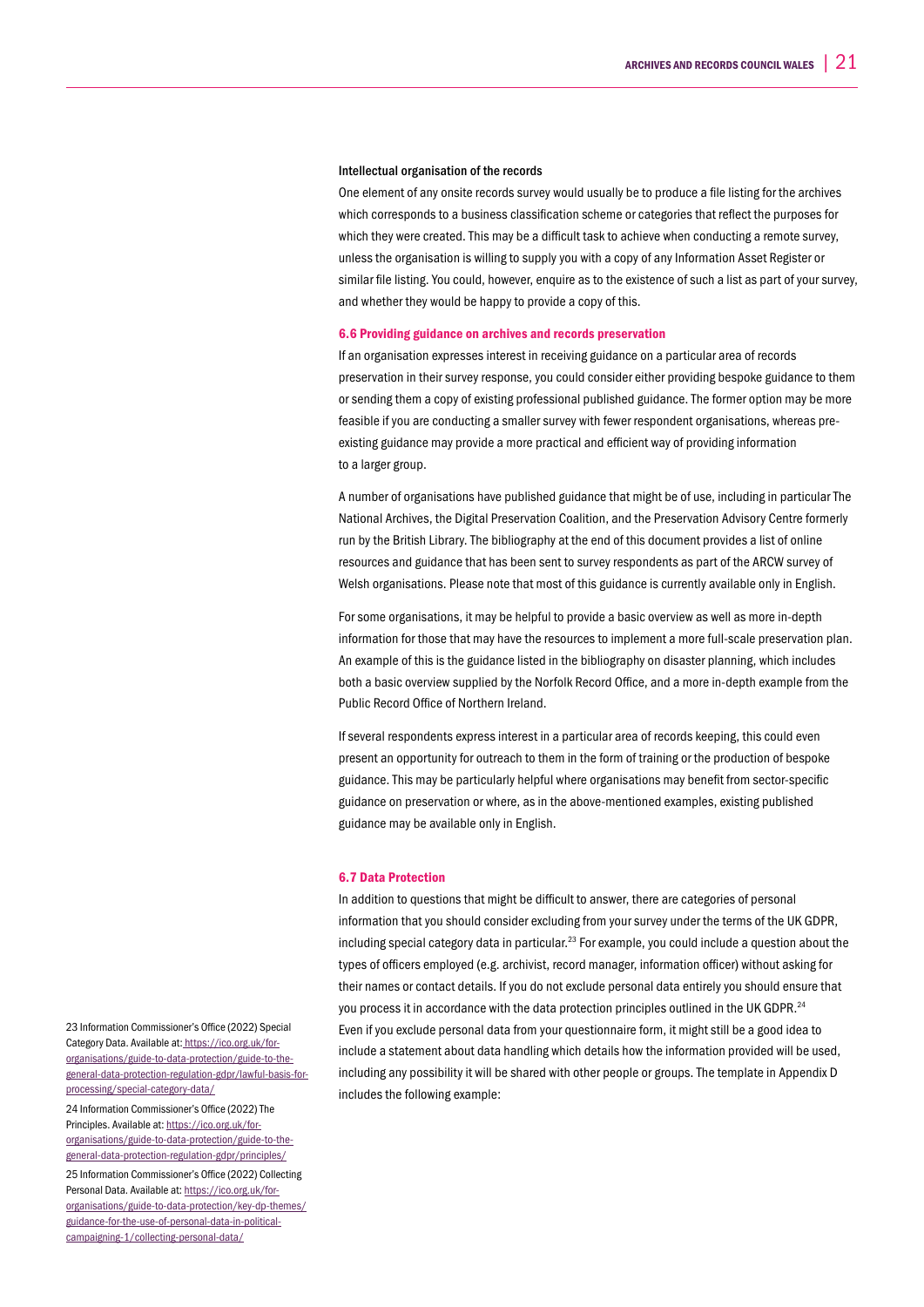Survey data handling: This survey does not include questions which relate to personal data. The data returned will not be made publicly available except in aggregate form which does not identify organisations by name. However, individual survey results may be shared internally among staff members and project partners at the Archives and Records Council Wales, in particular where potential interest in depositing records with an external archive service in future is expressed.

For more information and guidance on how to include privacy information statements in paperbased and online surveys, see the Information Commissioner's Office (ICO) webpages on Collecting Personal Data.<sup>25</sup>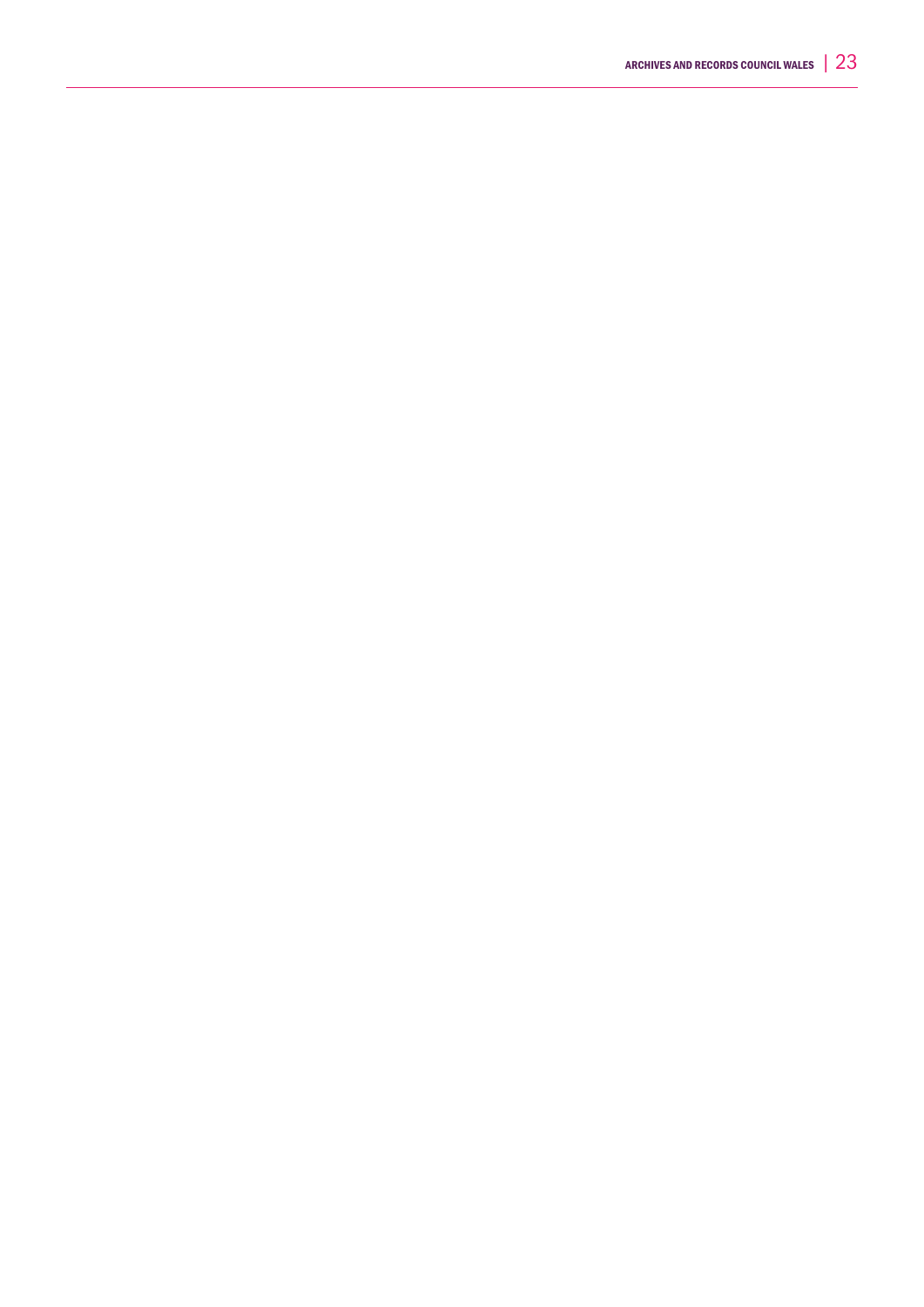# Bibliography and Further Reading

#### Conducting records surveys

The Ballast Trust (2021) FIELDWORK: Mapping Scotland's Business Archives. Available at: https://ballasttrust.org.uk/fieldwork/

Business Archives Surveying Officer (n.d) Case Studies. Available at: https://surveyingofficer.co.uk/case-studies/

Cowling, C. (2021) Undeposited Records in Oxfordshire: identification and preservation of privately owned record. STAGE 2 Report: survey and analysis of local history groups and community archives in Oxfordshire. Available at:

https://ials.sas.ac.uk/library/archives/legal-records-risk-lrar-project/lrar-research-surveys

Cowling, C. (2019) Undeposited Records in Oxfordshire: a methodology for the identification and preservation of private sector records. Available at: https://ials.sas.ac.uk/sites/default/files/files/ oxon%20first%20stage%20report%20final%202019.pdf

Cowling, C. (n.d.) Legal Records at Risk: Questionnaire for Law Firms. London: Institute of Advanced Legal Studies. Available at: https://ials.sas.ac.uk/sites/default/files/files/Research/LRAR/ Questionnaire%20law%20firms-ials-V1.pdf

The National Archives (n.d) Research Guides: How to Look for Records of Companies and Businesses. Available at: https://www.nationalarchives.gov.uk/help-with-your-research/researchguides/companies-and-businesses/

Richmond, L. and Stockford, B. (1986) 'Company Archives: The Survey of the Records of 1000 of the First Registered Companies in England and Wales'. Aldershot: Gower.

Wiltshire, R. 'Acquisition, appraisal, arrangement and description' in A. Turnton (ed.) (2017) The International Business Archives Handbook: Understanding and Managing the Historical Records of Businesses, pp. 174-252. (See especially 'Surveying business archives' at pp. 180-187).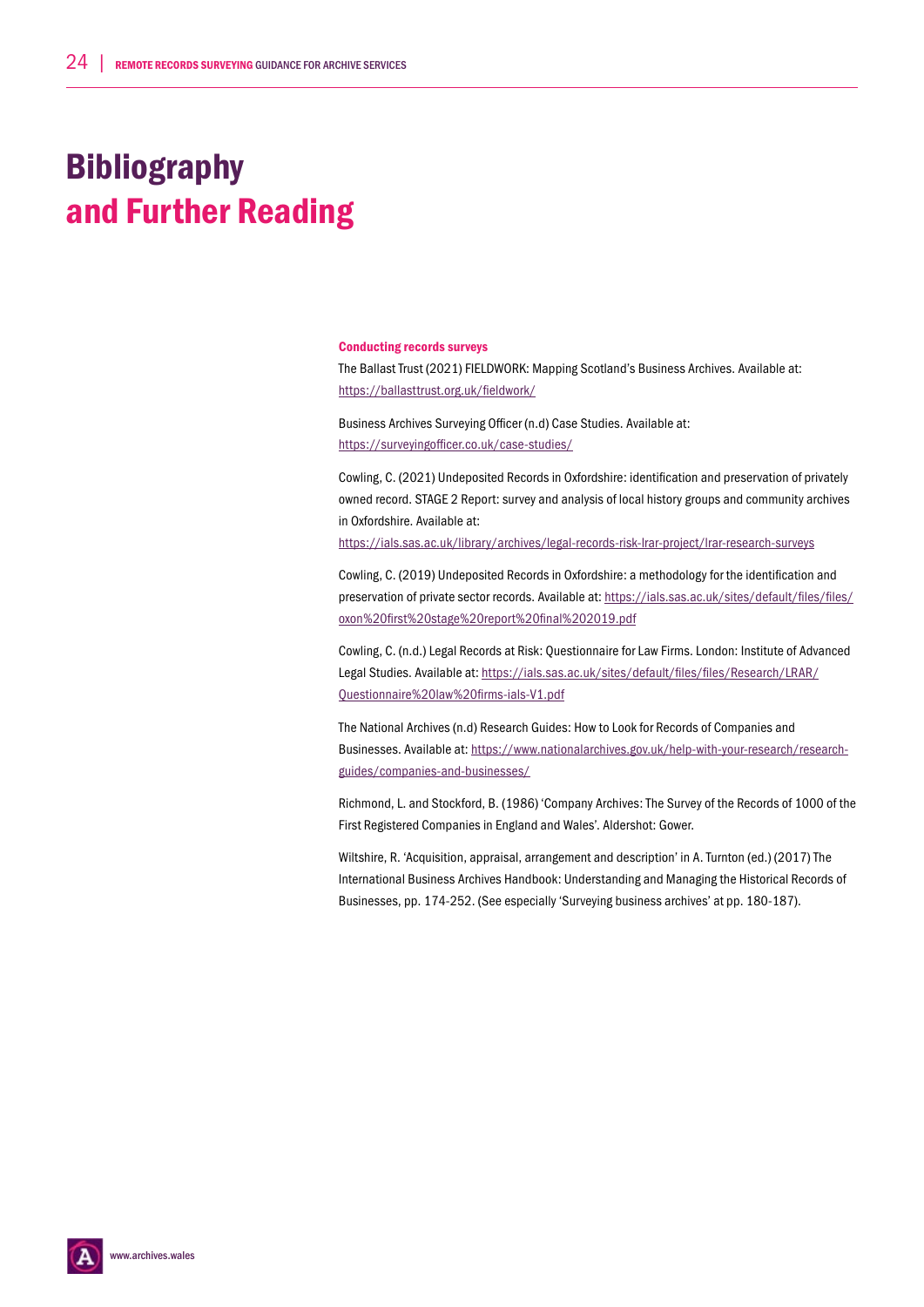## Online resources for archives and records preservation guidance

#### Archival Principles/Introduction to Archives

Archives and Records Council Wales (2022) What are Archives? Available at: https://archives.wales/what-are-archives-2/

The National Archives (2016) Archive Principles and Practice: An Introduction to Archives for Non-archivists. Available at: https://cdn.nationalarchives.gov.uk/documents/archives/archiveprinciples-and-practice-an-introduction-to-archives-for-non-archivists.pdf

#### Basic preservation guidance

Preservation Advisory Centre (2013) Basic Preservation for Library and Archive Collections. 2013 Revised edition. Available at: https://www.bl.uk/britishlibrary/~/media/bl/global/conservation/ pdf-guides/basic-archive-preservation-guide.pdf

Norfolk Record Office (2022) Preservation. Available at: https://www.archives.norfolk.gov.uk/community-archives/preservation

#### Digital preservation

American Library Association (2022) Digital Preservation. Available at: https://www.ala.org/alcts/preservationweek/howto/digital-preservation-tips

Digital Preservation Coalition (2015) Digital Preservation Handbook. 2nd edition. Available at: https://www.dpconline.org/handbook

#### Storage Furniture and Shelving

Preservation Advisory Centre (2012) Library and Archive Storage Furniture. 2012 Revised edition. Available at: https://www.bl.uk/britishlibrary/~/media/bl/global/conservation/pdf-guides/libraryand-archive-storage-furniture-guide.pdf

### **Pests**

British Library (2021). Managing Pests in Paper Based Collections. 2016 Revised edition. Available at: https://www.bl.uk/britishlibrary/~/media/bl/global/conservation/pdf-guides/managingpests-in-paper-based-collections-guide.pdf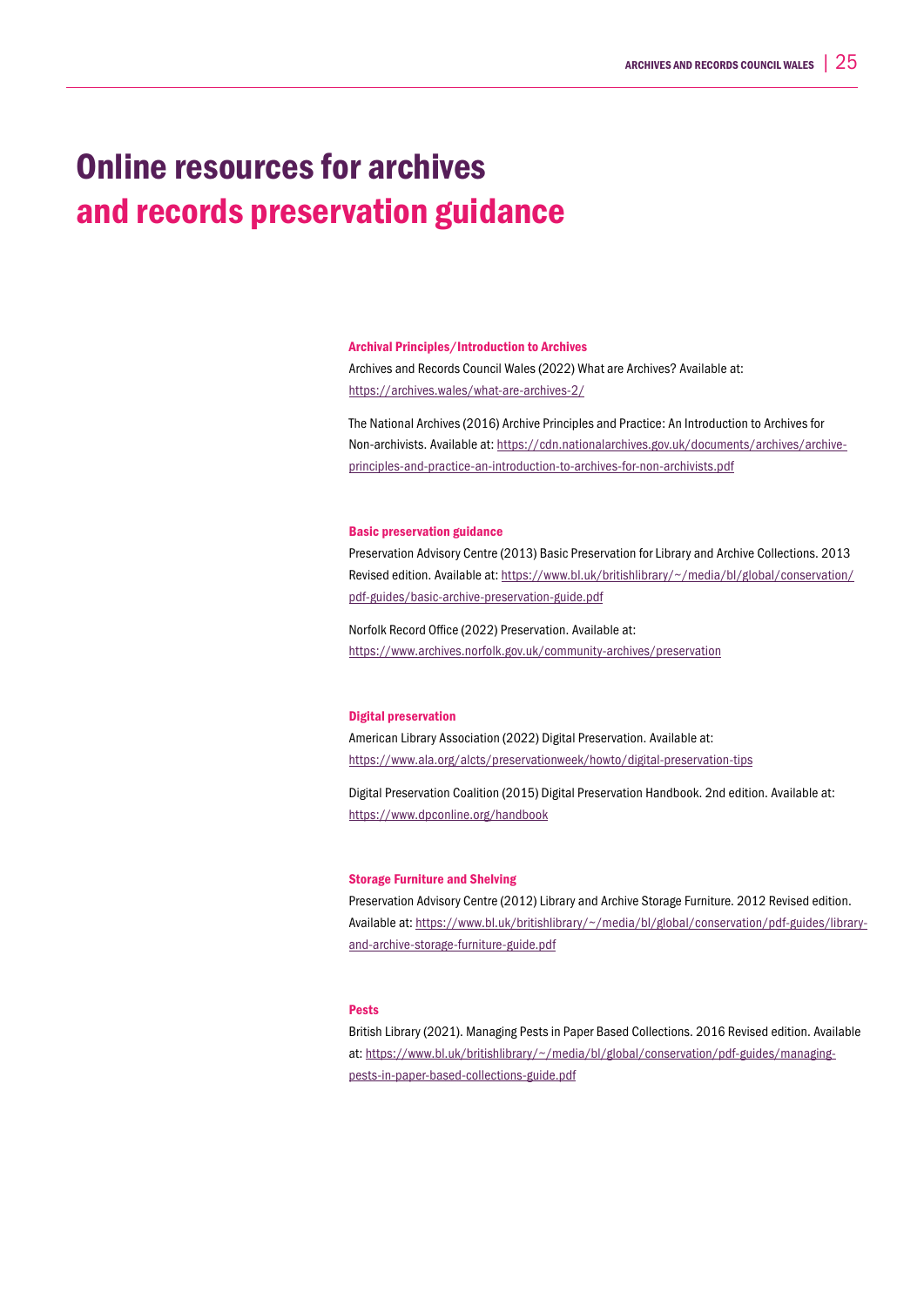### Mould

Preservation Advisory Centre (2011). Mould Outbreaks in Library and Archive Collections. 2011 Revised edition. Available at: https://www.bl.uk/britishlibrary/~/media/bl/global/conservation/ pdf-guides/mould-outbreaks-in-libraries-preservation-guide.pdf

### Disaster planning

Norfolk Record Office (2022) *Disaster planning*. Available at: https://www.archives.norfolk.gov.uk/community-archives/preservation/disaster-planning

Public Record Office of Northern Ireland (2006) *Preservation of Records: Disaster Plan.* Available at: https://collectionstrust.org.uk/resource/preservation-of-records-disaster-plan/

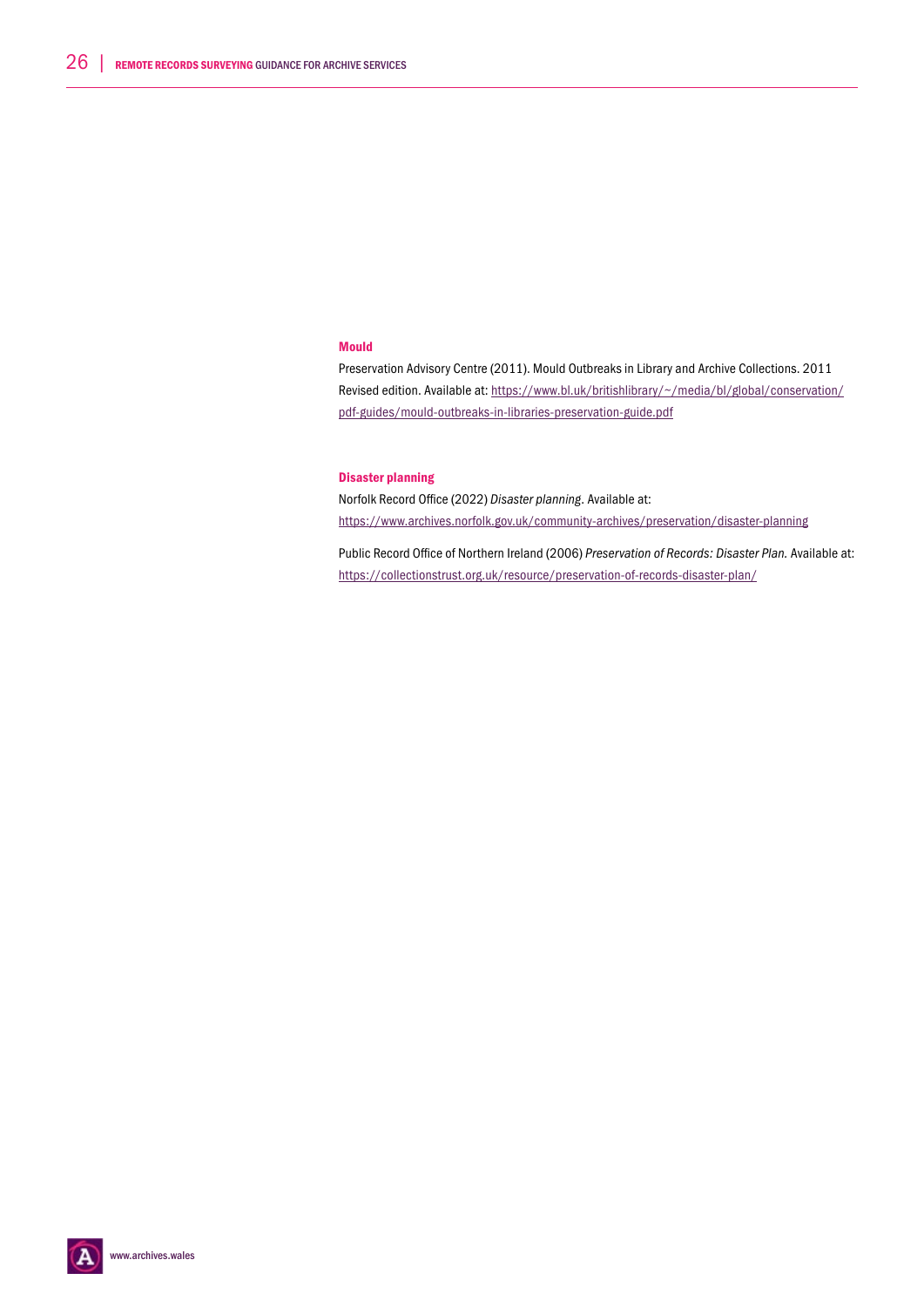## Appendix A: Sample survey letter

**Cyngor Archifau a Chofnodion Cymru Archives and Records Council Wales** 

*Address*

*Date*

#### Dear *[Sir/Madam/name]*

On behalf of the Archives and Records Council Wales, I would like to invite *[company name]* to participate in a survey of archives and record-keeping among Welsh businesses, charities and organisations. The survey aims to identify records of significant cultural and historical value and to offer support for their long-term preservation wherever possible. As *[company name]* has been identified as an organisation whose historical records may offer significant value for the heritage of Wales we would be very grateful if you are able to participate.

If you can join in the survey, please confirm by reply and I will send a follow-up email with a questionnaire on record-keeping and the types of records which your organisation holds. The questionnaire may also be used to indicate your interest in receiving guidance on the long-term preservation of historical records.

Thank you for considering our request.

Yours *[faithfully/sincerely]*

*[SIGNATURE]* 

Records at Risk Officer

Email: *[address]*

Archives and Records Council Wales website: https://archives.wales/archives-and-records-council-wales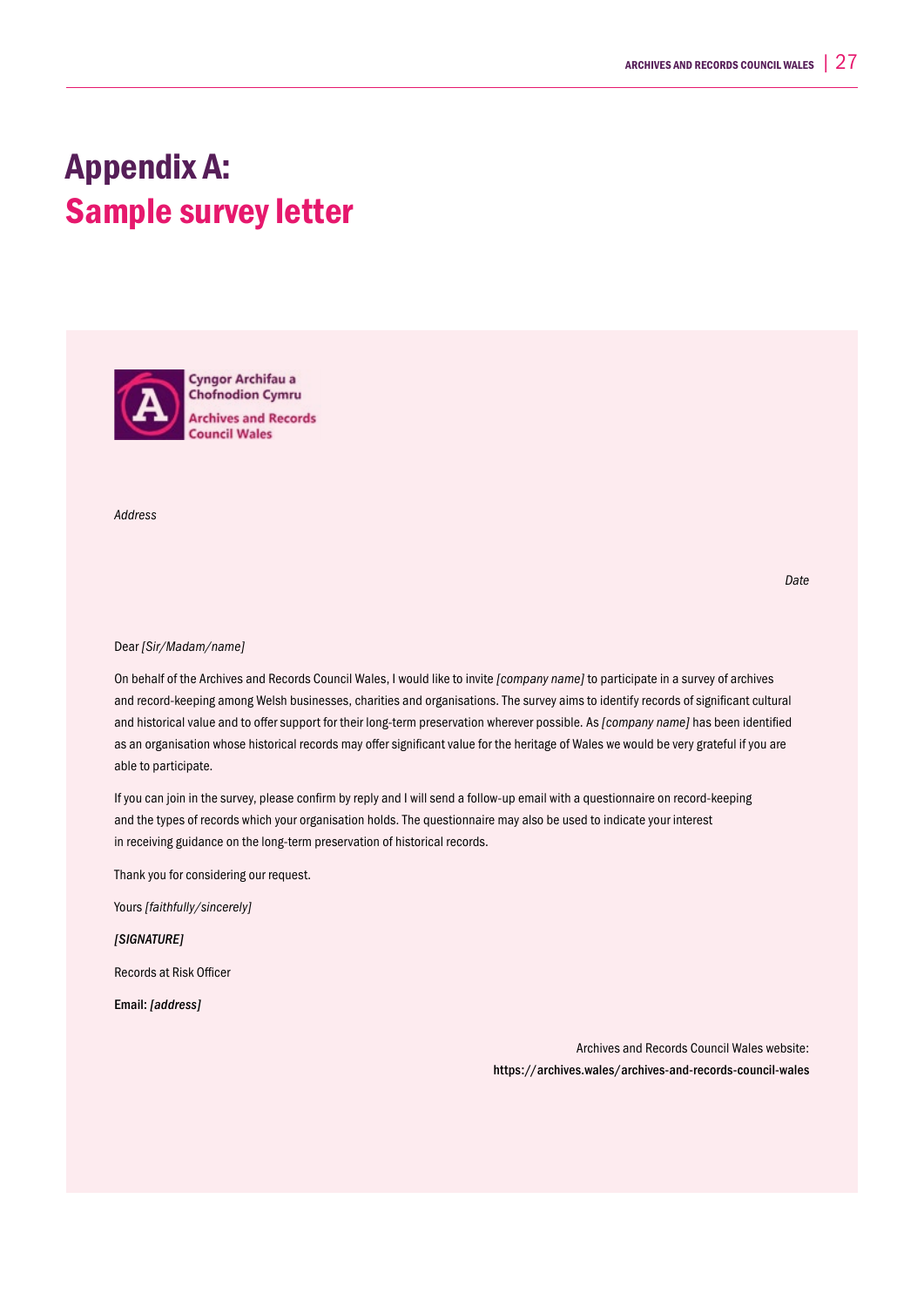# Appendix B: Sample survey email

Dear Sir/Madam,

On behalf of the Archives and Records Council Wales, I would like to invite *[company name]* to participate in a survey of archives and record-keeping among Welsh businesses, charities and organisations. The survey aims to identify records of significant cultural and historical value and to offer support for their long-term preservation wherever possible. As *[company name]* has been identified as an organisation whose historical records may offer significant value for the heritage of Wales we would be very grateful if you are able to participate. The questionnaire may also be used to indicate your interest in receiving guidance on the long-term preservation of your historical records.

If you are happy to join in the survey, please complete the questionnaire via the link below. The questions should take less than ten minutes to complete. However, if you have any queries regarding the survey please do let me know.

Thank you for considering our request.

Kind regards, *[Records at Risk Project Officer]*

Questionnaire in English: https://www.surveymonkey.co.uk/r/6GWLGXV



Cyngor Archifau a **Chofnodion Cymru Archives and Records Council Wales** 

Archives and Records Council Wales website: https://archives.wales/archives-and-records-council-wales

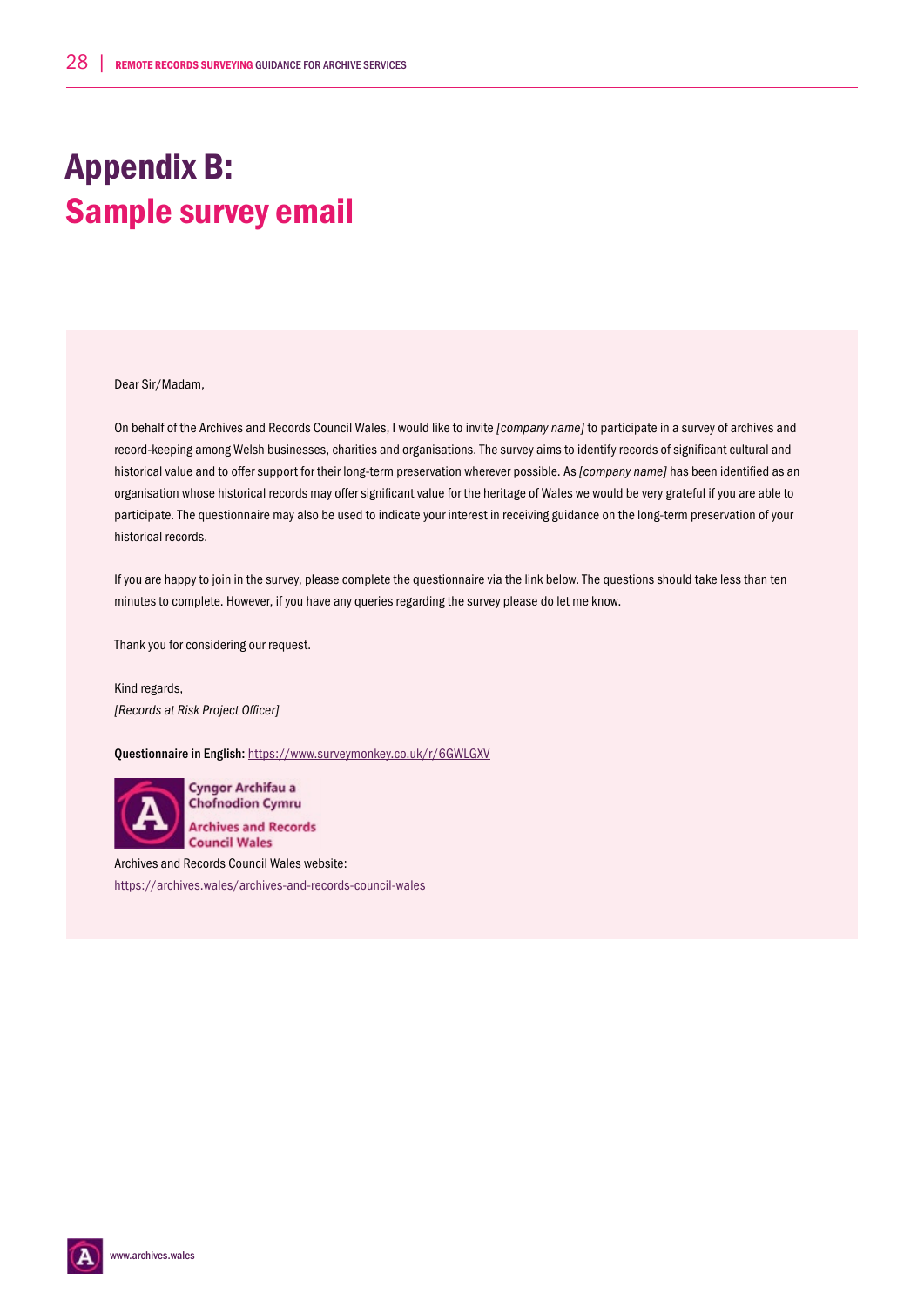# Appendix C: Sample correspondence record

| Organisation<br>Name | Registered<br>company/<br>charity<br>number | Date Sent  | Recipient<br>Name and<br><b>Address</b>     | How<br>Contacted? | Response<br>Received?<br>[Date] | <b>Records list</b><br>completed? | <b>Expression</b><br>of interest in<br>depositing<br>records? | <b>Location where</b><br>response saved                  |
|----------------------|---------------------------------------------|------------|---------------------------------------------|-------------------|---------------------------------|-----------------------------------|---------------------------------------------------------------|----------------------------------------------------------|
| ABC Ltd              | ########                                    | 02/09/2021 | [Name]<br>[Email<br>address]                | Email             | 15/09/2021                      | Yes                               | <b>No</b>                                                     | <b>MS Sharepoint</b><br>$>$ 2021 survey $>$<br>responses |
| 31415926<br>Ltd      | ########                                    | 01/02/2022 | [Name]<br>[Registered<br>office<br>address] | Post              | 23/02/2022                      | Yes                               | Yes                                                           | <b>MS Sharepoint</b><br>$>$ 2021 survey $>$<br>responses |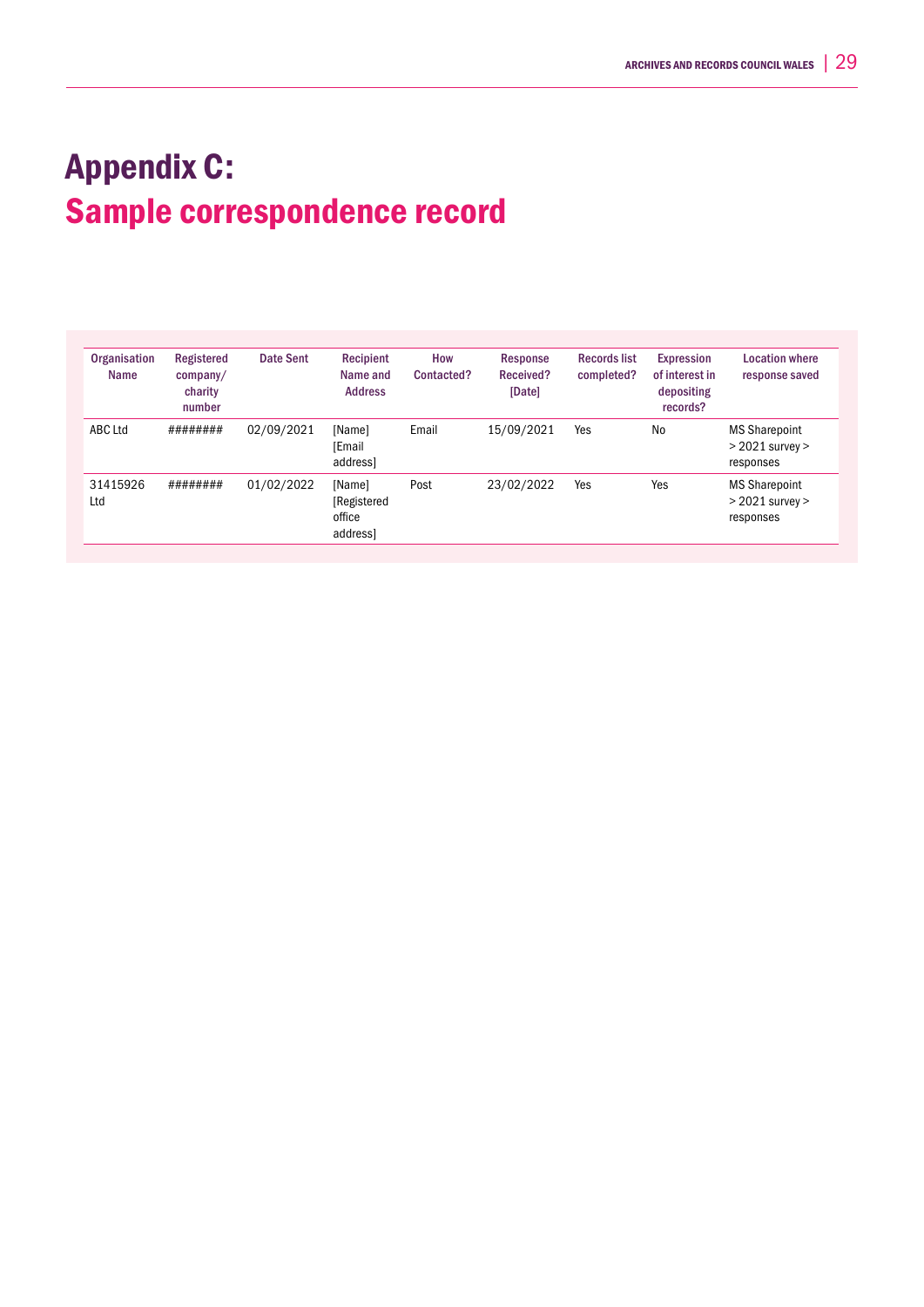# Appendix D: Sample remote records survey questionnaire

#### ARCW Records Survey: Questionnaire

*Survey data handling: This survey does not include questions which relate to personal data. The data returned will not be made publicly available except in aggregate form which does not identify organisations by name. However, individual survey results may be shared internally among staff members and project partners at the Archives and Records Council Wales, in particular where potential interest in depositing records with an external archive service in future is expressed.* 

#### Section 1: Questions:

*For any questions where options are provided, please check [x] the applicable boxes.* 

- 1. Name of organisation:
- 2. Are your organisational records which are not used for current business purposes, such as those listed in Section 2 below, maintained in an in-house archive or with an external archive service?

| In-house archive                                           |              |
|------------------------------------------------------------|--------------|
| External archive service (e.g. local authority repository) | $\mathsf{L}$ |
| Neither                                                    |              |
|                                                            |              |

If applicable, please specify the external archive service below:

3. If *not* stored in an in-house archive or external archive service, where are your records stored which are not used for current business

| ed which are not used for current business purposes? |   |
|------------------------------------------------------|---|
| On-site in a specified location                      |   |
| On-site in non-specified location(s)                 | П |
| Off-site                                             |   |
|                                                      |   |

4. Do you employ a records manager or archivist, or is a specific or nominated individual responsible for records management and the long-term preservation of your records? Please select all applicable:

| Archivist(s)                  |  |
|-------------------------------|--|
| Records Manager(s)            |  |
| Other nominated individual(s) |  |
| None of the above             |  |
|                               |  |

- 5. Do you hold records in both paper-based and digital formats?
	- $Yes: both$
	- No: Paper-based records only  $\square$ No: Digital records only  $\square$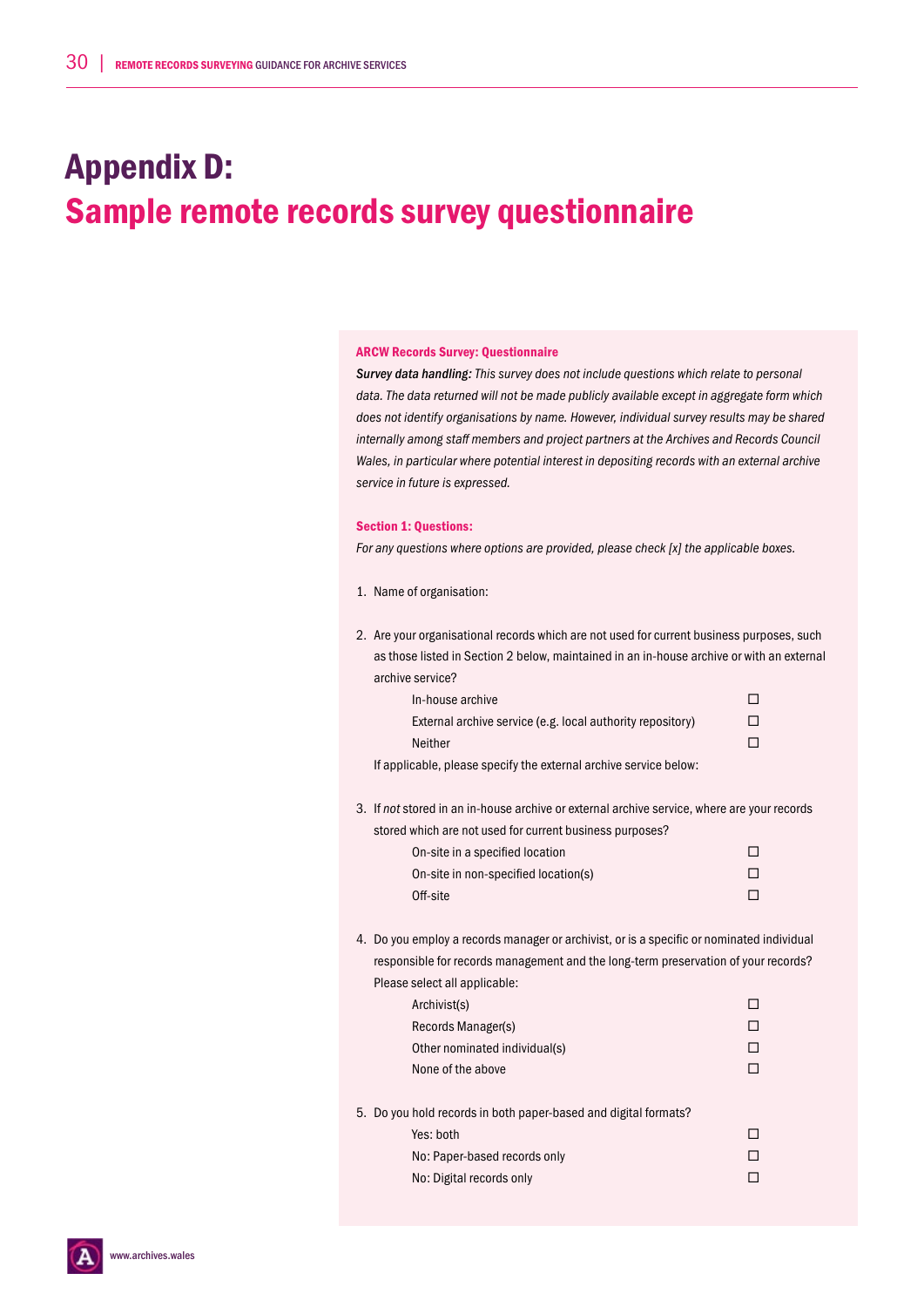| 6. Do you hold any audio-visual materials (e.g. sound recordings, films or videos)?                          |   |
|--------------------------------------------------------------------------------------------------------------|---|
| Yes                                                                                                          | п |
| <b>No</b>                                                                                                    | П |
| If 'Yes' please specify the types of audio-visual material:                                                  |   |
| 7. In future, would you prefer to keep your records in-house or would you consider                           |   |
| transferring historical records to an external archive repository (e.g. your local authority<br>repository)? |   |
| Prefer to keep in-house                                                                                      | п |
| Would consider transfer to an external repository                                                            | п |
| Not applicable as historical records already transferred                                                     | П |
| 8. If there is no specific individual with responsibility for preservation of your records such as           |   |
| an archivist or records manager, would you be interested in receiving published guidance                     |   |
| on long-term records preservation?                                                                           |   |
| Yes                                                                                                          | п |
| No                                                                                                           | П |
| 9. If you answered 'Yes' to question 8, are there any specific issues regarding the                          |   |
| preservation of your historical records on which you would like to receive advice?                           |   |
| General introduction to archives                                                                             | п |
| <b>Basic preservation</b>                                                                                    | п |
| Storage furniture and shelving                                                                               | п |
| Digital preservation                                                                                         | п |
| Mould management                                                                                             | П |
| Pest control                                                                                                 | п |
| Disaster planning                                                                                            | п |
| Others (please specify):                                                                                     | П |
|                                                                                                              |   |

10. If possible, please could you complete the form in Section 2 below to indicate the types of records that you hold?